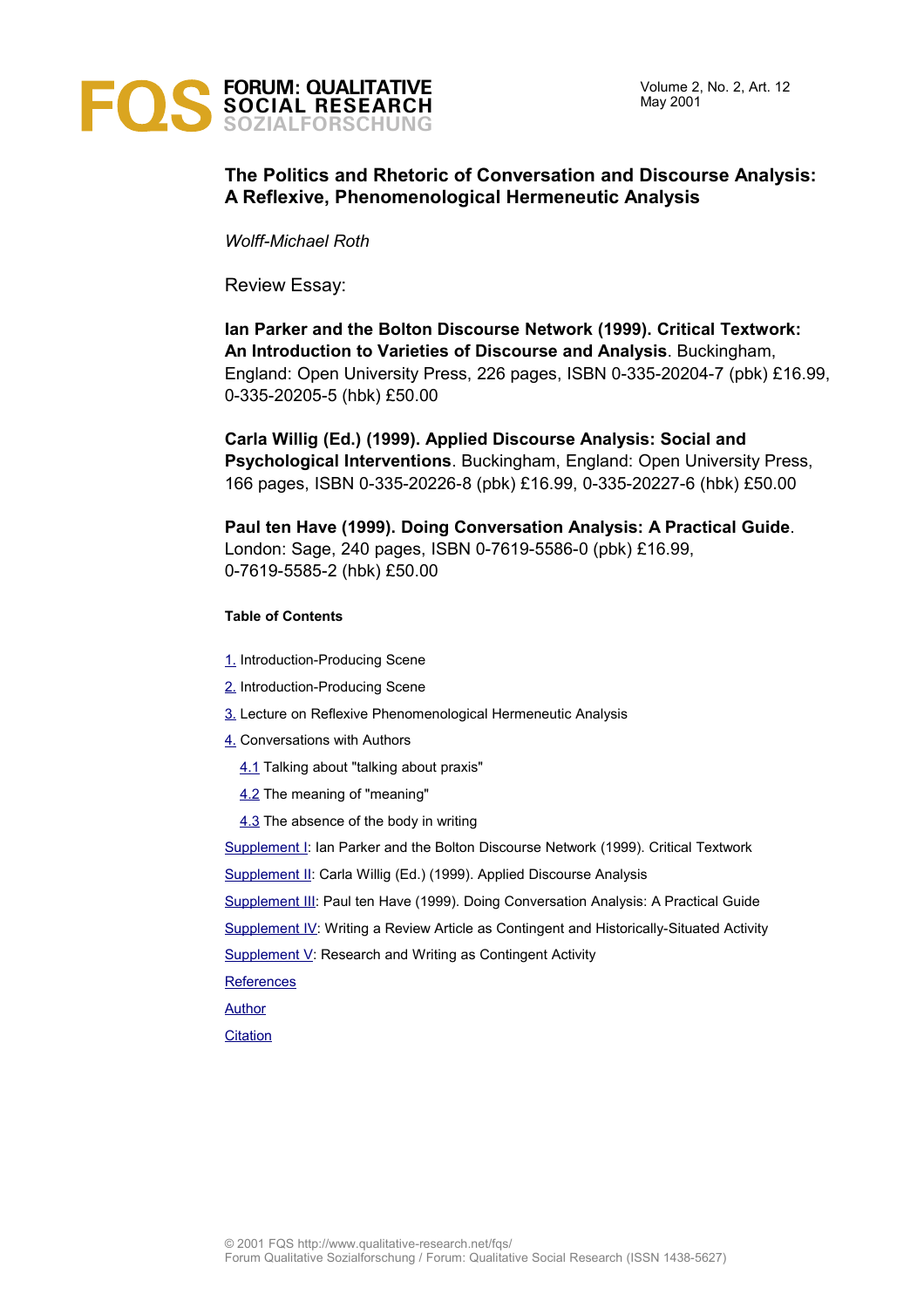

A way of acknowledging the author in the text, making him announce a major theme of this review article. In translated way, the author also appears in the sidebar as a continuous reminder of his presence in the text and absence from the reading.

# **Quick but Dirty Definitions**

1. Discourse Analysis: An Entry Point

Discourse analysis (DA) is a form of analysis that focuses on language above the level of single utterance. The term discourse is sometimes used to refer to patterns of meaning that organize the different sign systems used by humans as part of constructing and navigating their worlds. These signs may be viewed strictly in terms of verbal language or, as the *Critical Textwork* shows, in terms of the notion of sign more generally, that is, any pattern that the material continuum can take (including bodies, cities, film, images). DA attempts to "recover meaning" from the "texts" that encode these discourses.

- 2. Debby TANNEN: Discourse analysis [External link, broken, September 2003, FQS]
- 3. Conversation Analysis: An Entry Point

Conversation analysis (CA) and discourse analysis (DA) are two forms of analysis of language that, nevertheless, focus on quite different aspects. Conversation analysts are interested in the way language (langue) is used in interaction and how this use brings into being social organization and institutions. That is, CA focuses on talk-in-interaction. The fundamental assumption of CA is that "what a doing, such as an utterance, means practically, the action it actually performs, depends on its sequential position" (CA 6).

4. Conversation analysis: A quick overview [External link, broken, FQS, January 2004]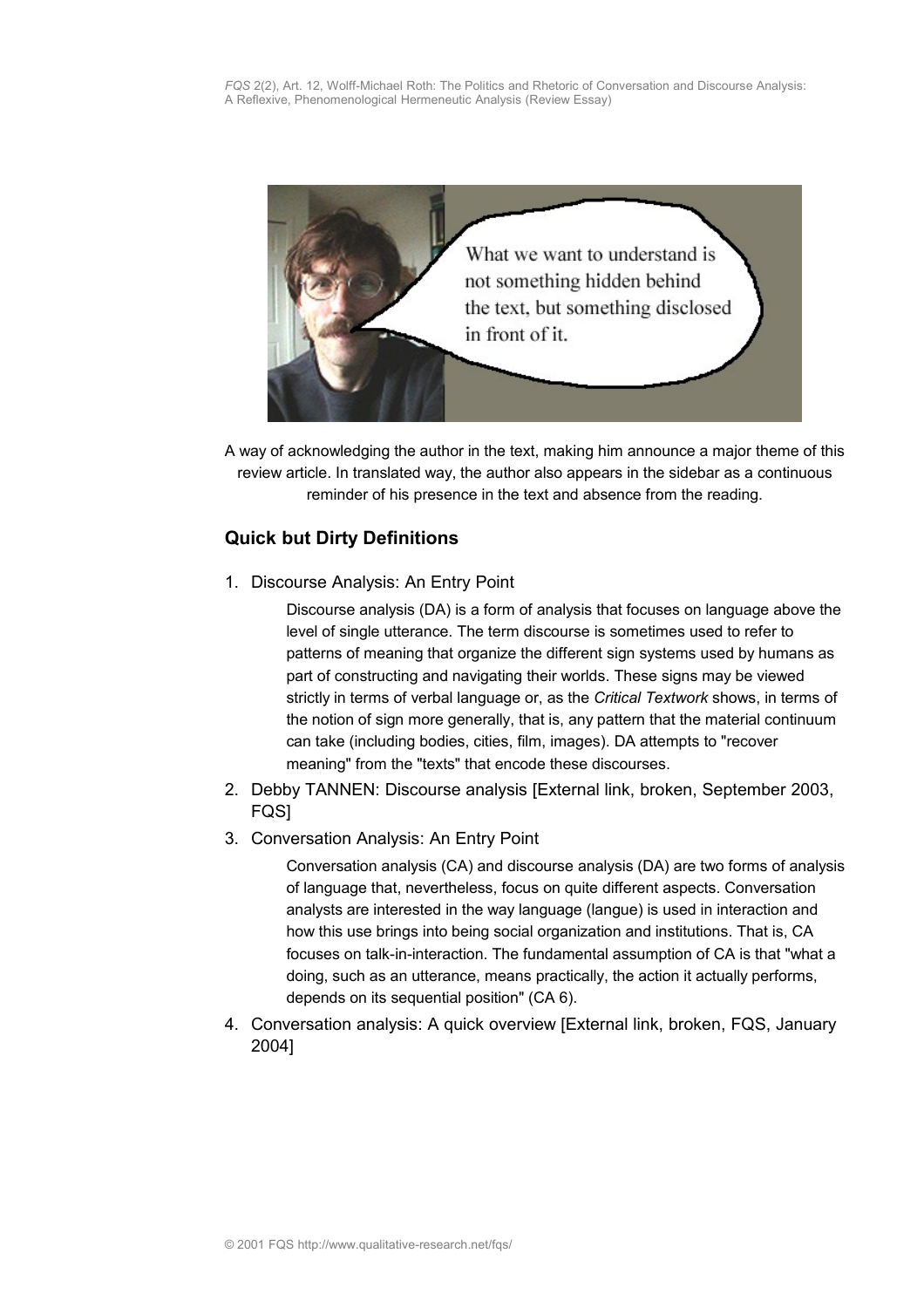# <span id="page-2-0"></span>**1. Introduction-Producing Scene**

Two researchers (Michael and his alter ego, Ken) in a small hotel room—slightly damaged during an earthquake a few weeks earlier—in Seattle during the 2001 annual meeting of the American Educational Research Association. During the week and between attending a few sessions, Michael has been reading installments 2 and 3 for a review article, *Critical Textwork* (CT) and *Applied Discourse Analysis* (ADA), having read *Doing Conversation Analysis* (DCA) a week earlier during another conference.

- Ken: What have you learned from reading these books?
- Michael: (Long pause) I am not sure whether I learned *from* the books, in the sense of "getting something out of them." It is more a matter of developing my existing understanding *in front of* these books as text. These texts provide occasions in which understanding has unfolded, become articulated, and unveiled. Just look at the sidebars in the "introduction and first-level critique" to each volume.
- Ken: You emphasize *in front of* as distinct to *from*?
- Michael: Yes, because with RICOEUR I take interpretation to be an articulation of understanding *in front of* the text rather than a search for meaning *in* the text or in some reality *behind* the text.
- Ken: How are you going to set up your analysis of these three books?
- Michael: Well, across the three books, the authors are giving me all the cues I need. David NIGHTINGALE (CT, chapter 14) introduces phenomenology and the role of the body, Hakan DURMAZ (CT, chapter 9) proposes to use activity theory as a framework for reading a piece of film, and the dialectic relation between understanding and (hermeneutic, scientific) explanation is articulate by Paul ten HAVE (e.g., DCA, pp.34ff). So I want to use some of the frames I found in a reflexive way and apply them the texts themselves.
- Ken: These references are only a pretext, for you are using your own theoretical framework, activity theory and the associated subjectcentered (phenomenological) analytic method.
- Michael: Yes, I think that these allow me to articulate my ideas about these books, particularly some of the contradictions between the claims within these texts. Many authors neither articulated the different activities that produced their own texts and the texts that they analyzed nor articulated the relationship that their texts bear to the activity that produced their analyzed texts or to the activities that these texts speak about.
- Ken: I bet you will write a reflexive piece where content (message) and form of your argument (medium) are consistent with one another?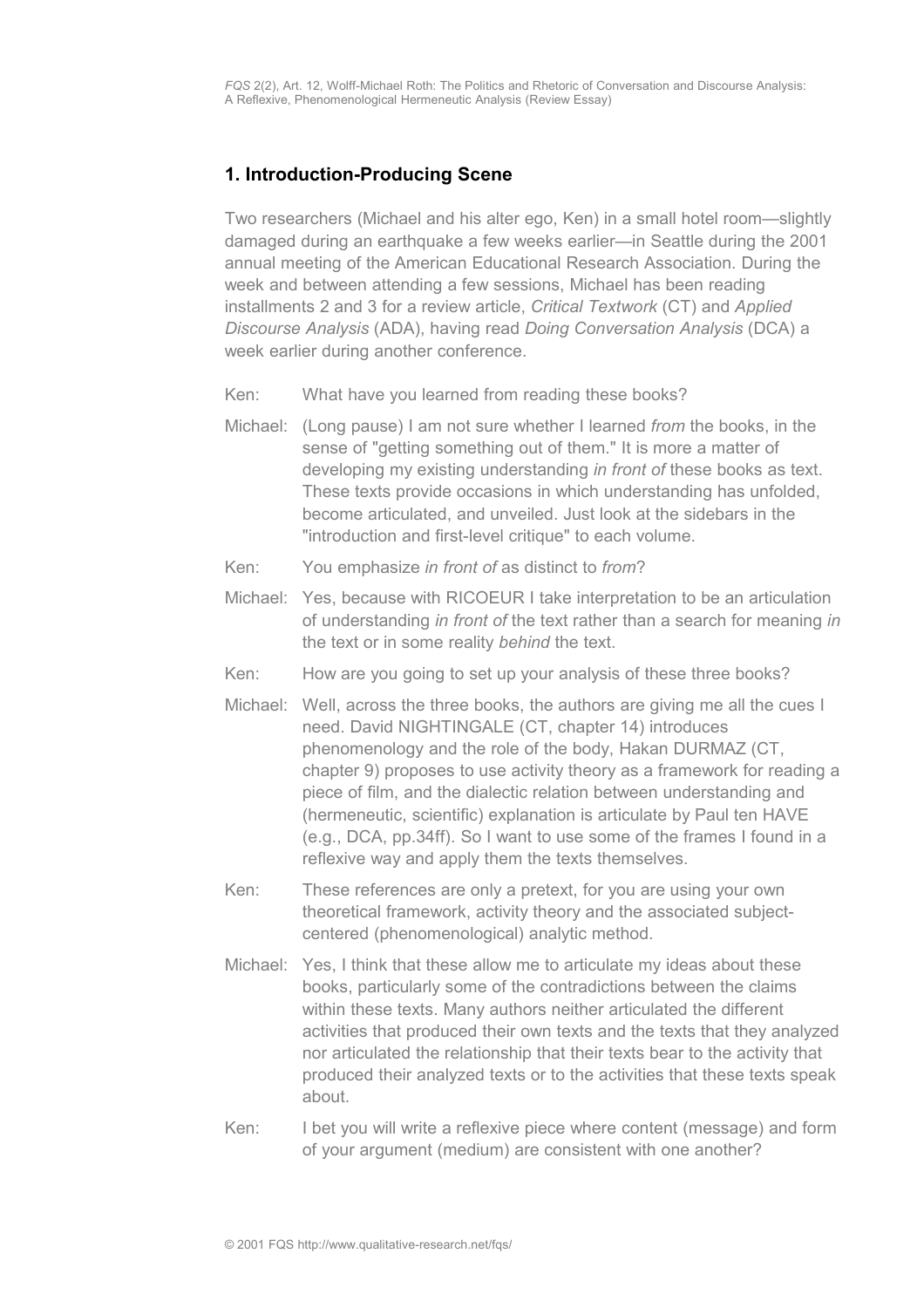Michael: I make us have a conversation about conversation analysis and discourse analysis. This is then a constructed world, a world set up deliberately and intentionally, in which people have relations that are designed. The author, as you can see from the sidebar, is always made present in the text—constructed as the books I reviewed or the worlds of the people the different texts are about. [1]

# <span id="page-3-0"></span>**2. Introduction-Producing Scene**

To be able to relate, compare, and distinguish different kinds of activities, I use activity theory (LEONT'EV, 1978), depicted here using ENGESTRÖM's (e.g., 1999) heuristic that focuses on six major dimensions of an activity system and on the way in which the relation between any pair of dimensions is mediated by a third (Figure 1). The six dimensions are the subject (individual or group) of the activity, the activity-motivating object, the tools available as resources in the activity, the narrower and larger community of which the subject is a part, the division of labor in the activity (e.g., roles), and the rules that exist in the community. For example, Figure 1 the activity of courtship around 1900 in Dublin from the perspective of the young woman J (CT, chapter 3), who is therefore the *subject*. The *object* of the activity is J's relation to T. However, this relationship between subject and object is not direct but mediated by the *tools* available to J. For example, language, the technology of writing, and the required instruments (paper, pen, and ink) mediate this relationship. Furthermore, the relationship between the subject and her object are also mediated by the roles that the early 20th century Irish society attributed to a woman and a man in a courtship relation (i.e., *division of labor*). The relationship between J and T is therefore mediated by the *rules* of conduct of their time. That is, an activity-theoretic analysis focuses not only on the primary entities but also on all the mediated relations that exist between any two pairs of entities. Most importantly, the entities and activity system are not stable but undergo continuous (historical) change. Activity theory is a cultural-historical form of analysis of activity. [2]



Figure 1: Activity system of courtship from the perspective of a young woman engaged writing letters to a local man, T. [3]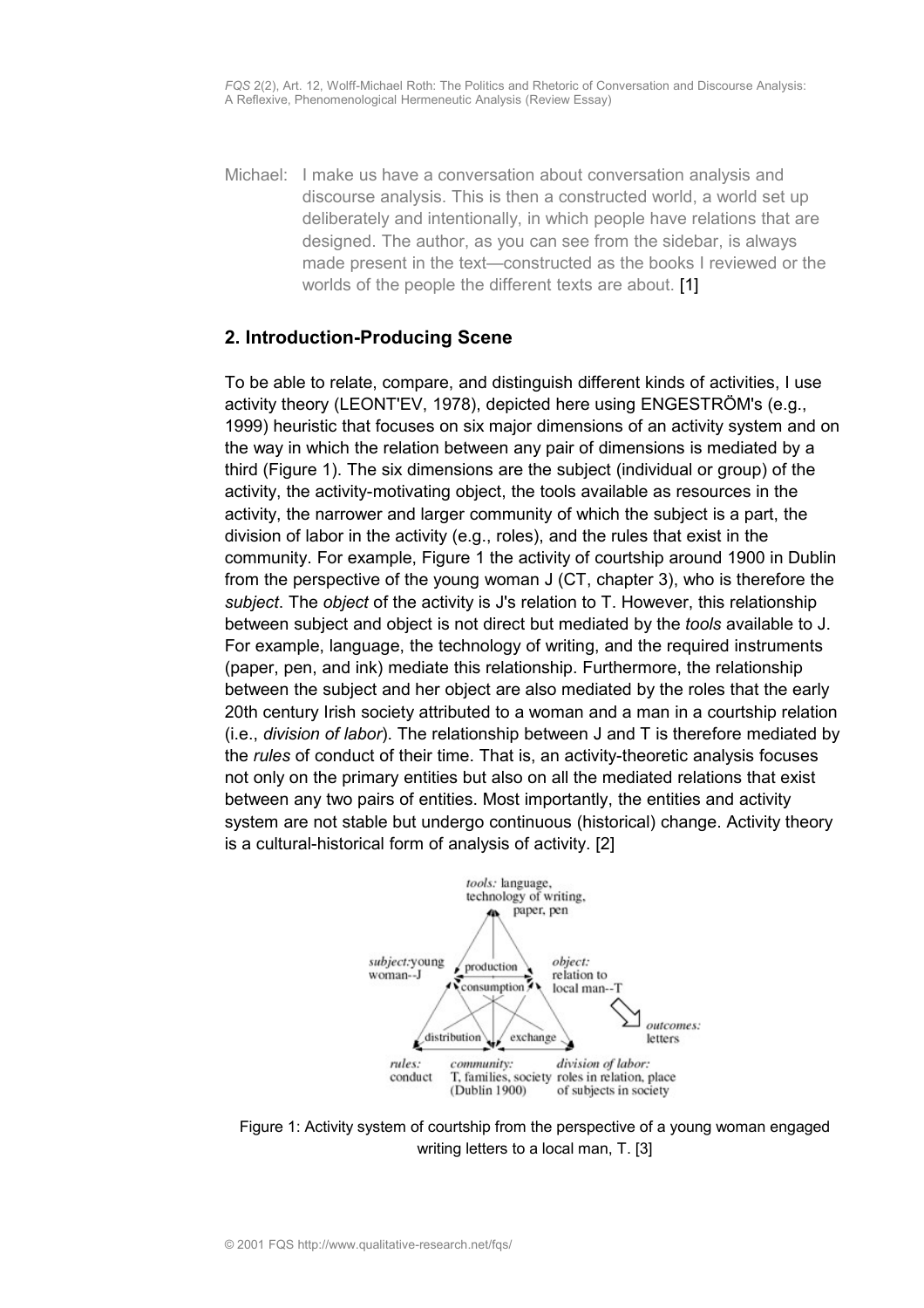With this basic framework, I can articulate (and analyze) the relations between different activity systems and particularly the relationship between the activity that produces some artifact and the activity system in which these artifacts are analyzed. Thus, Figure 2 constitutes my way of depicting the relationship between (a) the activity of writing letters as part of courtship, (b) the activity of analyzing these letters, the objects of a second activity system, and (c) the activity that produces a review article, which takes the chapter as its object. Articulating the different activities in terms of neighboring and related activity systems allows us to ask questions about the relationship within and between activities. [4]



#### Figure 2: Relationship between a series of neighboring activity systems and the different texts (outcome) produced in each. [5]

- Ken: So you have found a way of introducing your currently favorite theoretical framework, activity theory, into this review article. But tell me, why this theory rather than any other?
- Michael: Activity theory appears to me as an appropriate heuristics because it articulates knowing and learning in a systemic way. Thus, from an activity theoretic perspective, I do not expect that a person who changes into another activity system knows and learns in the same way. The individual subject is embedded in a different way. Because the unit of analysis is the activity system, knowing and learning are not attributes of individual subjects but of activity systems.
- Ken: So you are saying that an individual, like one of the teachers I am coteaching with, is expected to be somehow different during teaching than during an interview situation?
- Michael: Yes! The difficulties we experience in thinking this through has, in my view, to do with the conflation of two forms of identity, which RICOEUR (1990) calls *idem*-identity and *ipse*-identity. The former refers to the identity of the body as a physical entity, which does not change when your teacher moves from the classroom to the interview room. The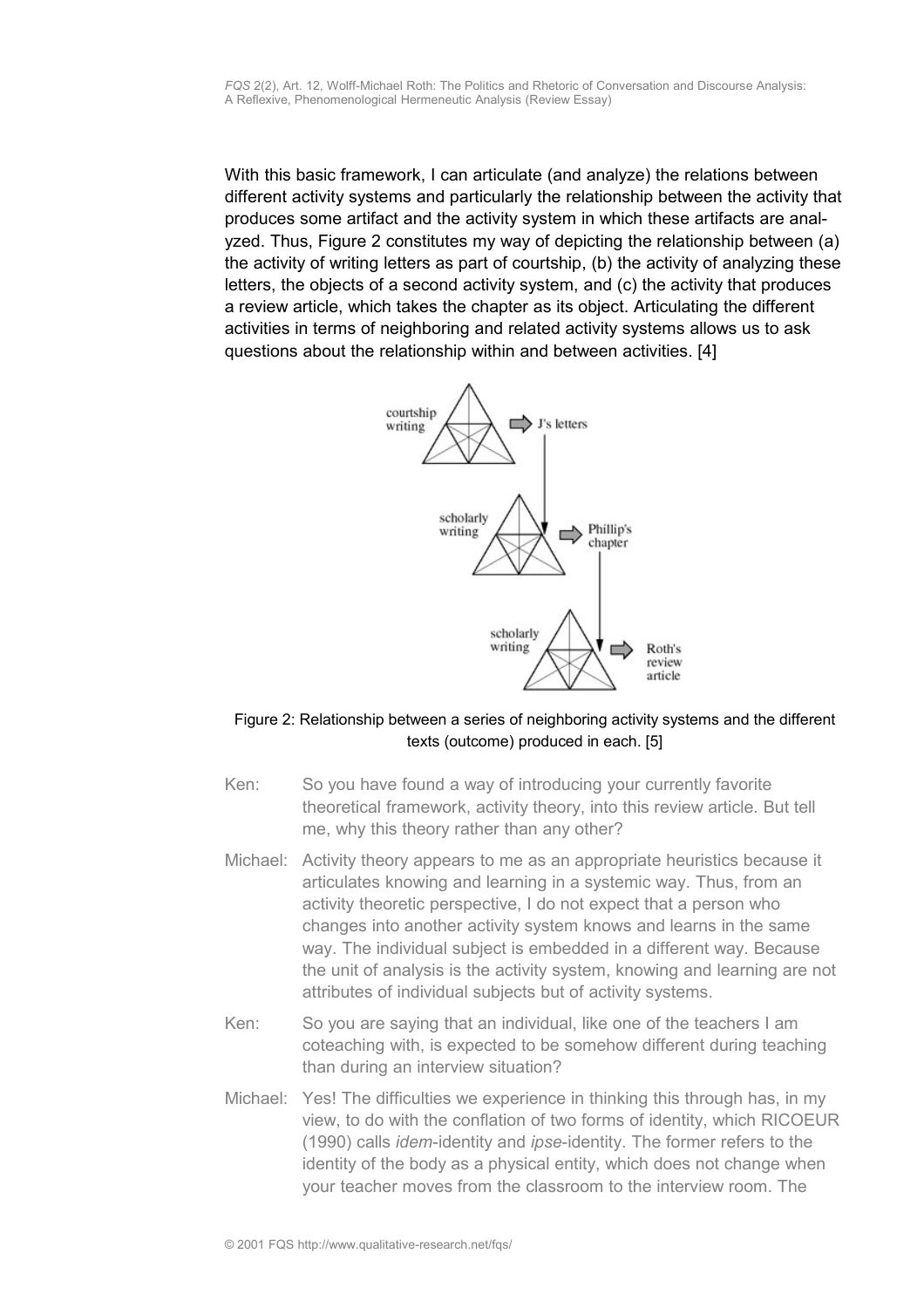latter refers to the Self, which is a function of the context made thematic by activity theory.

- Ken: Let me get this straight. Activity theory can provide an account of the changing experience of Self, for example, of a person who is a loving husband and father in the morning and subsequently becomes a tough businessman who lays-off one thousand workers?
- Michael: Yes. Furthermore, activity theory acknowledges the historical dimensions of activity systems.
- Ken: But you have not made the historical dimensions of your own analysis clear!
- Michael: I did write it, but only point you to it at this place. By **clicking here**, you can see my earliest notes for this article and a brief analysis. But let me give a brief lecture on reflexive phenomenological hermeneutic analysis that I think goes well with the subject-centered (Marxist) critical psychology of Klaus HOLZKAMP (1983) that I use in conjunction with activity theory. [6]

# <span id="page-5-0"></span>**3. Lecture on Reflexive Phenomenological Hermeneutic Analysis**

In the past, knowledge, articulated in the form of scientific language and various mathematical forms has been viewed as a mirror of the world (RORTY, 1979). Scientists of all brands presupposed an isomorphism between a world described and articulated in the form of text and the worlds that we experience as part of being-in-the-world. More recently—in the wake of postmodern scholarship in literary studies and in the wake of empirical studies in scientific laboratories—the isomorphic relationship between texts (discourse, representations) and the world of lived experience (praxis) has not only been questioned but largely been debunked as myth (LYNCH, 1991). This has consequences not only for the relationship between scientific knowledge and the world it articulates but also for the relationship between human activity (praxis, including talk *in* praxis) and the articulation of this activity (talk *about* praxis, theory). [7]

Being-in-the-world (praxis) is the ground of understanding; this understanding "testifies to our being as belonging to a being that precedes all objectifying, all opposition between an object and a subject" (RICOEUR, 1991, p.143). Thus, many children and adults formulate well-structured sentences in and discourses of their mother tongue very well but know little (in explicit ways) about semantics or grammar. Understanding formulated in this way precedes all reflection. In interpretive work, this understanding is a prerequisite of the hermeneutic analysis that leads to explanation. That is, understanding envelops explanation, which it precedes, accompanies, and concludes. Explanation, in turn, develops understanding by articulating it and disclosing (structural) relations of its parts. Understanding and explanation are therefore two, dialectically related aspects of hermeneutic analysis. Hermeneutical reflection is reflexive because the constitution of meaning is contemporaneous with the constitution of the *self*. The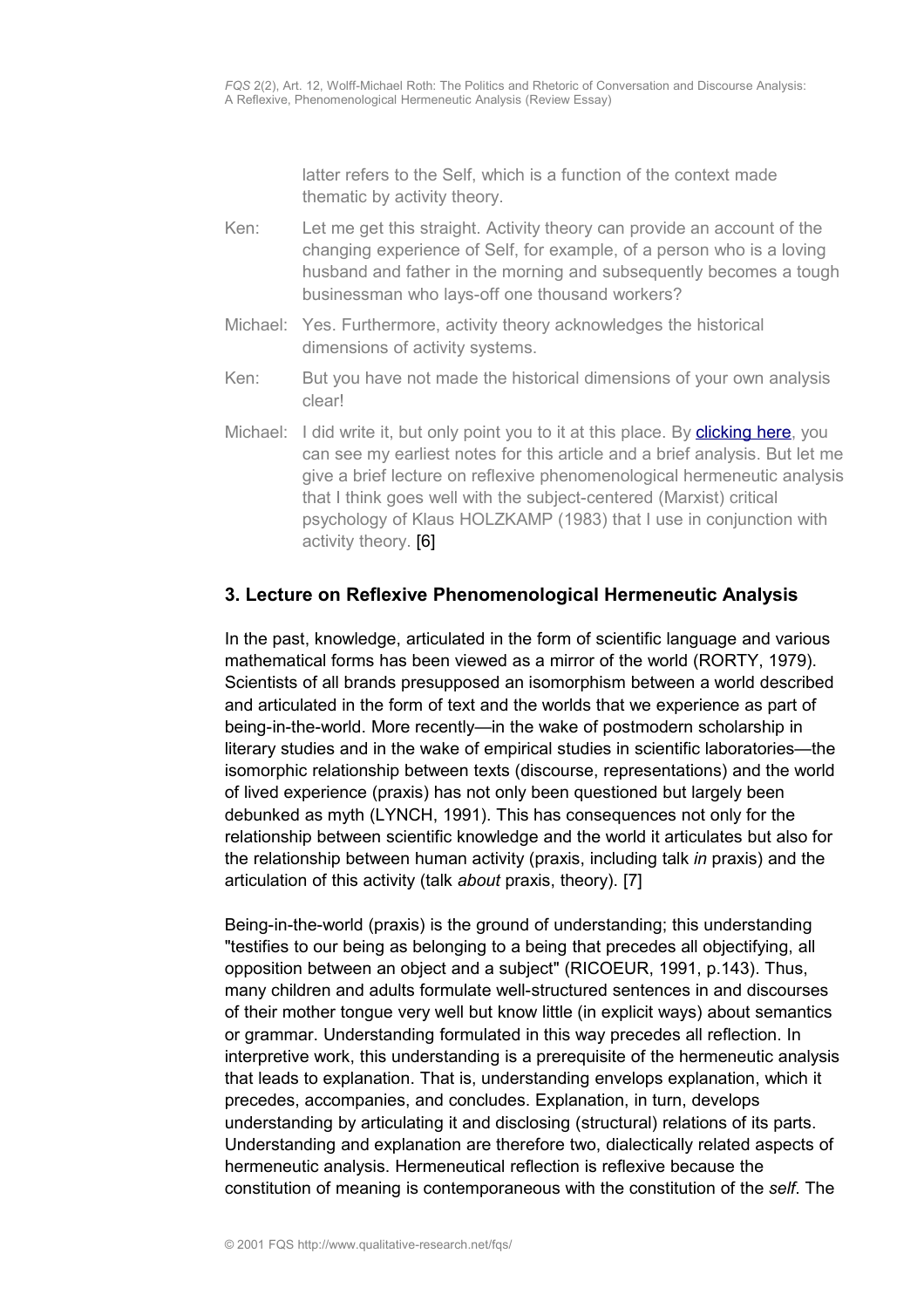## analyst comes to understand not something that lies hidden *behind* a text but something disclosed *in front of it*. In the case of written text, what is important to understand interpretation is therefore less the author who signs a text (and his/her intentions) and more the reader who cosigns it (DERRIDA, 1988). [8]

- Ken: I begin to feel a little bit like the protagonist in MUSSORGSKY's *Pictures at an Exhibition*, leading the reader from one tableau to another. But let's attempt to unpack your lecture a little bit, it is pretty dense, "vintage Michael" as one of your reviewers once said. I see your first paragraph as linking the first-person perspective on lived experience to activity theory.
- Michael: Praxis has its own dynamic (BOURDIEU, 1980), providing the individual subject with a unique perspective. But teaching kids and being interviewed about teaching are quite different forms of praxis, giving rise to different ways in which we experience ourselves.
- Ken: I understand your focus on praxis as a grounding of knowing in lived experience, the adjective of "phenomenological."
- Michael: This primary understanding is the mostly unacknowledged basis of all scholarly activity, concerned with explanation, which, in the human and social sciences, requires hermeneutic analysis.
- Ken: So we have two adjectives, what about the third one, reflexive? Does it have to do with the notions of "critical doubt" (BOURDIEU, 1992). "suspicion of ideology" (MARKARD, 1984), and "hermeneutics of suspicion" (RICOEUR, 1981) that we have been bantering with in our own work?
- Michael: I see analysis as reflexive in two ways. First, because understanding and explanation form a dialectic unit, they are in a reflexive relation. Second, an analysis is reflexive when it takes itself as object. That is, understanding and explanation are not "applied" to objects external to themselves but to their own dialectical relation.
- Ken: Your final point pertains to the relationship of author, text, and reader.
- Michael: We used to think that reading allows us to recover the author's meanings or intentions, something *behind* the text, or meaning *in* the text. My own research on scientists' interpretation of unfamiliar graphs made me realize that they were not discovering information someone else "deposited" in the graphs but they were articulating and developing their own understanding of the world (e.g., ROTH & BOWEN, 2001). That is, the graphs (a form of text) presented occasions, work sites, for the scientists to articulate something that can be found neither in the graphs nor in the author's intentions.
- Ken: OK, I understand. So you take this as an analogy for your own reading of the three books. And you articulate this analogy in the bubble at the beginning of this text and in the sidebars of the more traditional reviews. [9]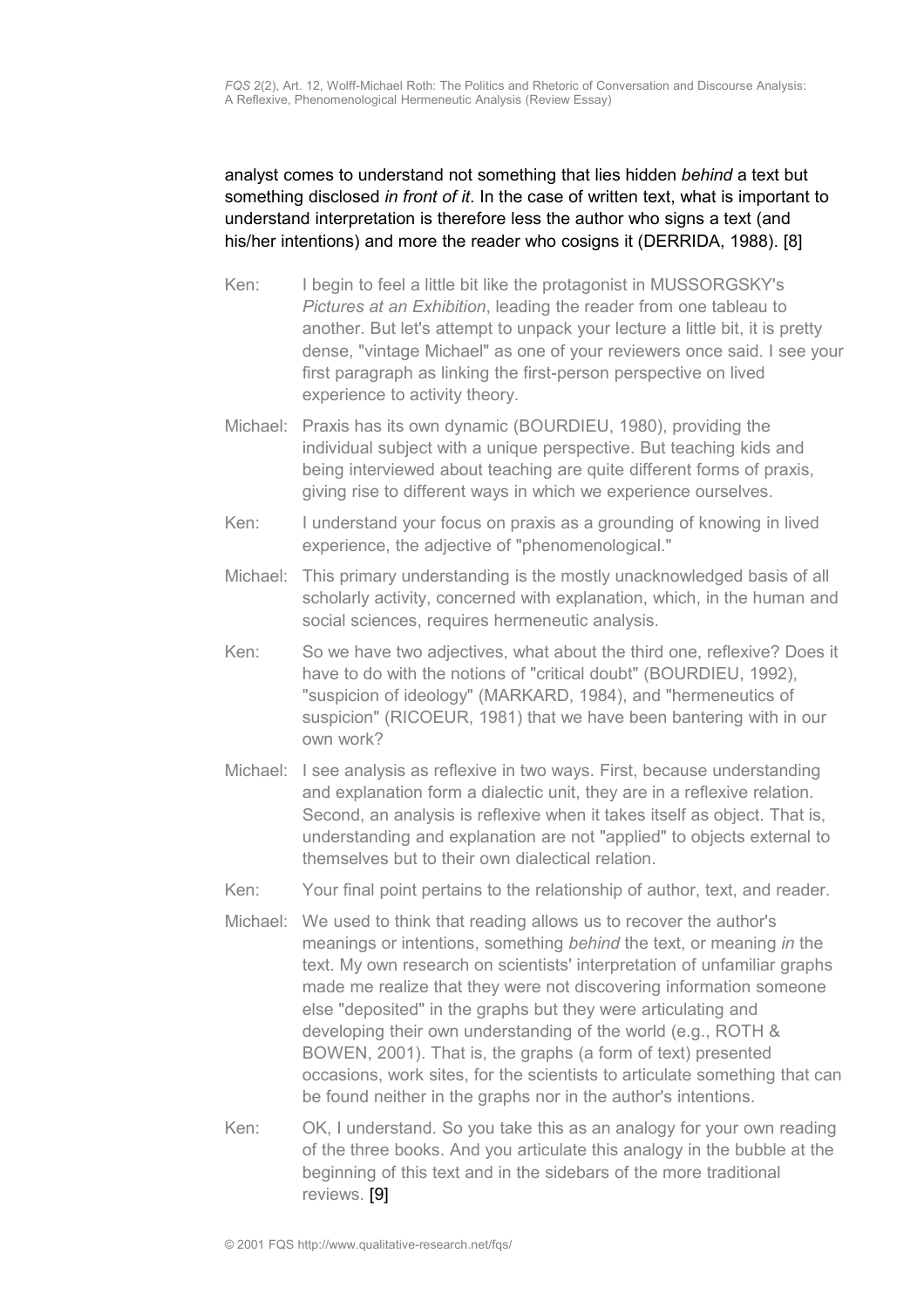# <span id="page-7-1"></span>**4. Conversations with Authors**

"Conversation with the author" or "meet the author" are the signifiers for a venue used by bookstores and publisher-exhibitors during conferences, like the one I attended while working on this article, to advertise, interest potential readers, and bring the author to the readership. [10]

## <span id="page-7-0"></span>**4.1 Talking about "talking about praxis"**

Val GILLIES (ADA) and Paul ten HAVE (DCA) meet Michael, the author of this text, Pierre BOURDIEU, and Paul RICOEUR.

- Val: My study is based on a series of semi-structured interviews conducted in the respondents' own homes. The aim of my analysis was to understand the ways in which respondents construct the activity of cigarette smoking. I achieved this by identifying the discursive meanings attached to smoking behavior and identifying the discourses that informed the accounts of cigarette smoking ... I argue that the discourses and discursive constructions that have been explored in my analysis shape how these women behave and experience the world. (GILLIES, ADA, p.69, 80)
- Michael: But aren't you conflating what people say about smoking in your interview situation with their smoking in everyday life? Aren't these two very different activities, with different motivations?
- Paul: This is why, in CA tradition, I attempt to explicate the inherent theoriesin-use of members' practices as *lived orders*, rather than trying to order the world externally by applying a set of traditionally available concepts, or invented variations thereof. (Paul ten HAVE, CA, p.32)
- Pierre: The most insidious trap resides, without doubt, in the fact that agents take recourse voluntarily in the ambiguous language of the rule, of grammar, of moral or of law, to explicate a social practice that follows very different principles. (BOURDIEU, 1980, p.174)
- Paul: So the verbal accounts participants might produce regarding their own conduct are rejected also, at least as primary data on the interactions accounted for. This is because participants may not know afterwards what they have been doing and furthermore tend to justify their behaviors in order to account for what they deem to be communityspecific rational ways. (Paul ten HAVE, DCA, p.33)
- Michael: What Val GILLIES and other discourse analysts in ADA and CT do is take the outcomes of a secondary activity system, the interview, as a prima-facie evidence for the (subjective) experience in a primary activity system.
- Ken: You know that I am not yet familiar enough with activity theory to use it as a framework to analyze some situation. How would you articulate the problems you identified in terms of activity theory?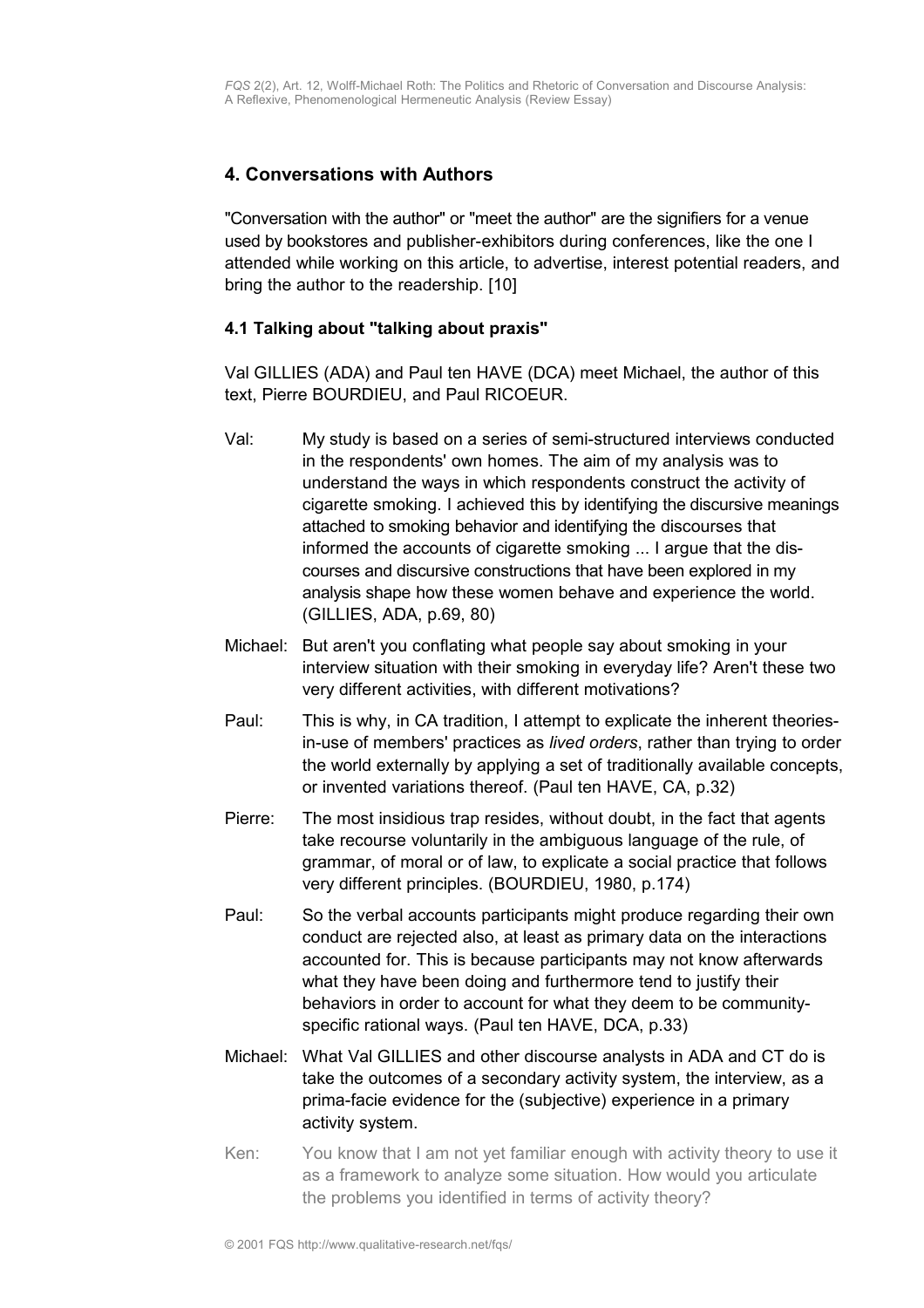- Michael: Take, for example, the chapter by Val GILLIES on smoking. I view Mary's smoking as the primary activity, Mary and Val as the subjects in the interview activity, and Val as the subject involved in scholarly analysis and writing. Let me sketch the three activity systems. (Figure 3)
- Ken: Val, as I understand it, takes the interviews as reflecting the motivation underlying Mary's smoking.
- Michael: This direct relation is but one of the problems. At the next level, Val makes the claim that the discourses and discursive constructions that she explored in her analysis shape how these women behave and experience the world. That is, she links the outcomes of her own activity directly to the activity of smoking by someone in a different activity system.
- Ken: Do I hear you critique the absence of mediation?
- Michael: Well, wouldn't you assume that the activity of interviewing someone about smoking shapes what is being said about smoking? I see the interview as a situation where people do "interview talk about smoking." Having been a smoker in my distant past, talking about smoking is very different from lighting up while you are taking a coffee with colleagues in the staff room. [11]



#### Figure 3: Smoking and scholarly analysis of an interview about smoking are two neighboring activity systems, the second taking the outcome of the first as its object. [12]

- Ken: So you have articulated a reason for two of the three question marks in Figure 3. Do you want to say that there is also a tenuous relationship between Val's chapter and Mary's identity, including the identity as a smoker?
- Michael: I see what RICOEUR (1990) calls *ipse*-identity, the Self as distinct from the material body, which is *idem*-identity, realized in the relationships of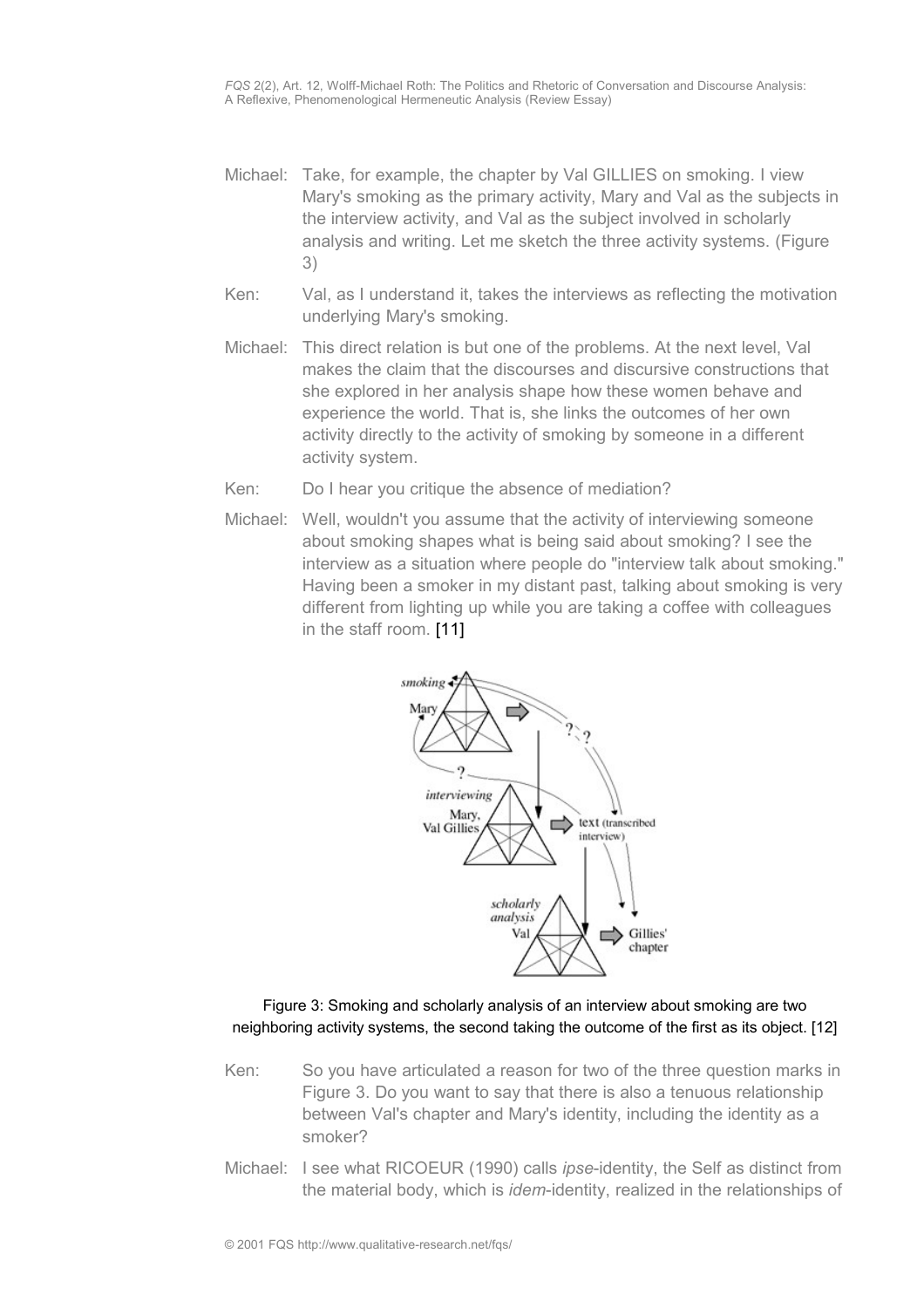all entities and mediated relations that make a person's lifeworld. These two aspects of identity stand in a dialectical relation, each having the other as a prerequisite, but also being very different thereby leading to tensions. What Val does not address is the relation between her text and smoking as an aspect of Mary's lived experience in her world.

- Ken: So there is an under-theorized distance between GILLIES' chapter and the phenomenon that she writes about?
- Michael: Not only GILLIES' chapters, but the chapters of ADA and CT more generally. Furthermore, I can't even reproduce the connection between some of the data authors provide and their own texts. For example, Barbara DELAFIELD presents an excerpt from a classroom interaction, which she subsequently analyzes. I juxtapose these two pieces of text: [13]

#### **Sequence 3: This could be the story**

Jill: Where wherever the girl found the button she could have took it home and looked after it and maybe her mum gave her the money to go and buy the teddy bear and er took it home and could have found the button again wherever it was and sew it back on and sew it on the teddy.

T: It could possibly have happened go on Simon what did you want to say to that.

When Jill, sequence 3, attempts to enter the discussion using a 'story telling' discourse, the teacher's response, 'it could possibly have happened', is more dismissive, neither offering promise of later discussion, as in 2, nor acknowledging its use to the group, as in 4. ... children's attempts to enter the discussion were repressed ... The offering at 3, however, a 'story telling' discourse, would not be seen as appropriate to this process, and can therefore be dismissed without encouragement.

#### DELAFIELD, CT, p.56, 58 [14]

- Ken: Would you suggest that DELAFIELD should have used CA, as Paul ten HAVE describes it, to bring out what, if anything was dismissive in the interaction?
- Michael: Yes, I think that it is an aspect of reflexive phenomenological hermeneutic analysis to question one's concepts ... BOURDIEU (1992) writes that the pre-constructed resides everywhere. Showing how social structure emerges from talk-in-interaction is a bottom up approach to social analysis. Rather than accepting "power" and "dismissive attitude" as a priori (explanatory) concepts, the conversation analyst has to articulate these as achievements of interaction.
- Ken: By this argument, your analysis begins to turn on yourself, because you have not theorized the relationship between your own analysis and the texts in ADA and CT.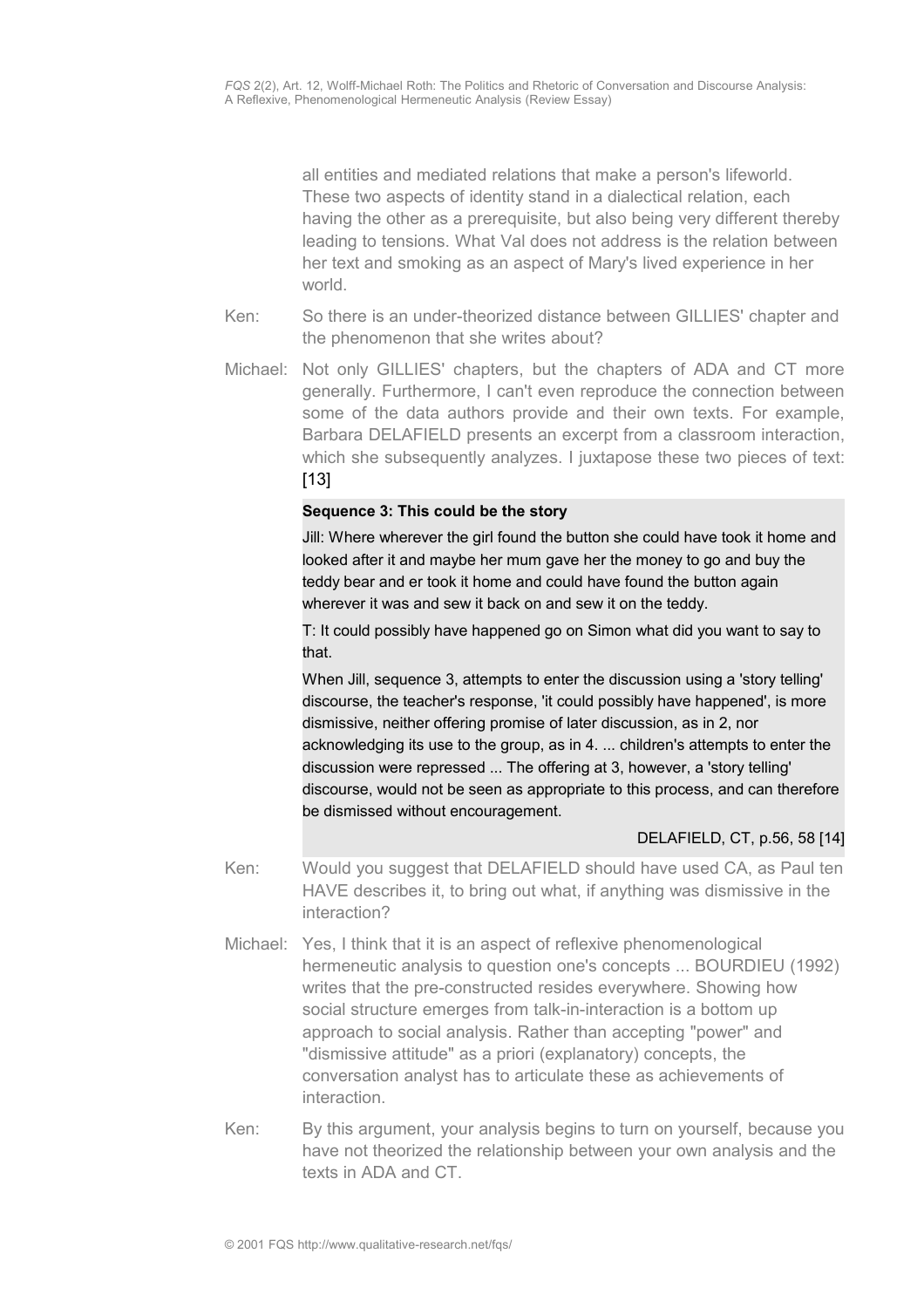- Michael: I am doing this in the following diagram, which I had already prepared to be able to deal with this criticism. (Figure 4) My own text becomes an elaboration of that by Val GILLIES and the other contributors to ADA and CT.
- Ken: The that your text returns to the *tools* is probably an indication that the text returns as a resource into the community?
- Michael: Yes. It can potentially move further and bring about changes in other entities of the activity system (e.g., ENGESTRÖM, 1996). The undertheorized nature of the text also comes out in the difference between citing another author and citing a research participant. The former is treated as being aligned with the author. But using texts from interview transcripts is treated as "giving voice to" research participant—for example, in the CT chapter by David RUDD. [15]



Figure 4: In the scholarly community, both Val GILLIES' chapter and Michael's review article constitute texts in the "archive" (DERRIDA, 1995), the latter augmenting the former. [16]

- Michael: The authors in ADA, and particularly in CT do not distinguish between texts—everything is text including film, 19th-century garden plans (For a different look and analysis at gardens [click here\)](#page-18-0), television, and bodies ... So I see problems in going from the world of lived experience to text and returning from text to the lived world. In this way, it makes sense that discursive constructions can be said to have repercussions and effects in the everyday world of experience.
- Val: I suggested that these discursive constructions work to constrain as well as facilitate certain behaviors and actions, and as such the use of discourse is seen not only as accounting for cigarette smoking but as actively maintaining this behavior in the future. (GILLIES, APA, p.68)
- Michael: I tend to disagree, for the relation between text and lived experience is rendered unproblematic. I think Paul does a nice job in articulating the difference between living speech and written text ...
- Paul: In living speech, the *ideal* sense of what is said turns toward the *real* reference, toward that "about which" we speak. At the limit, this real reference tends to merge with an ostensive designation where speech rejoins the gesture of pointing. Sense fades into reference and the latter into the act of showing. (RICOEUR, 1991, p.108)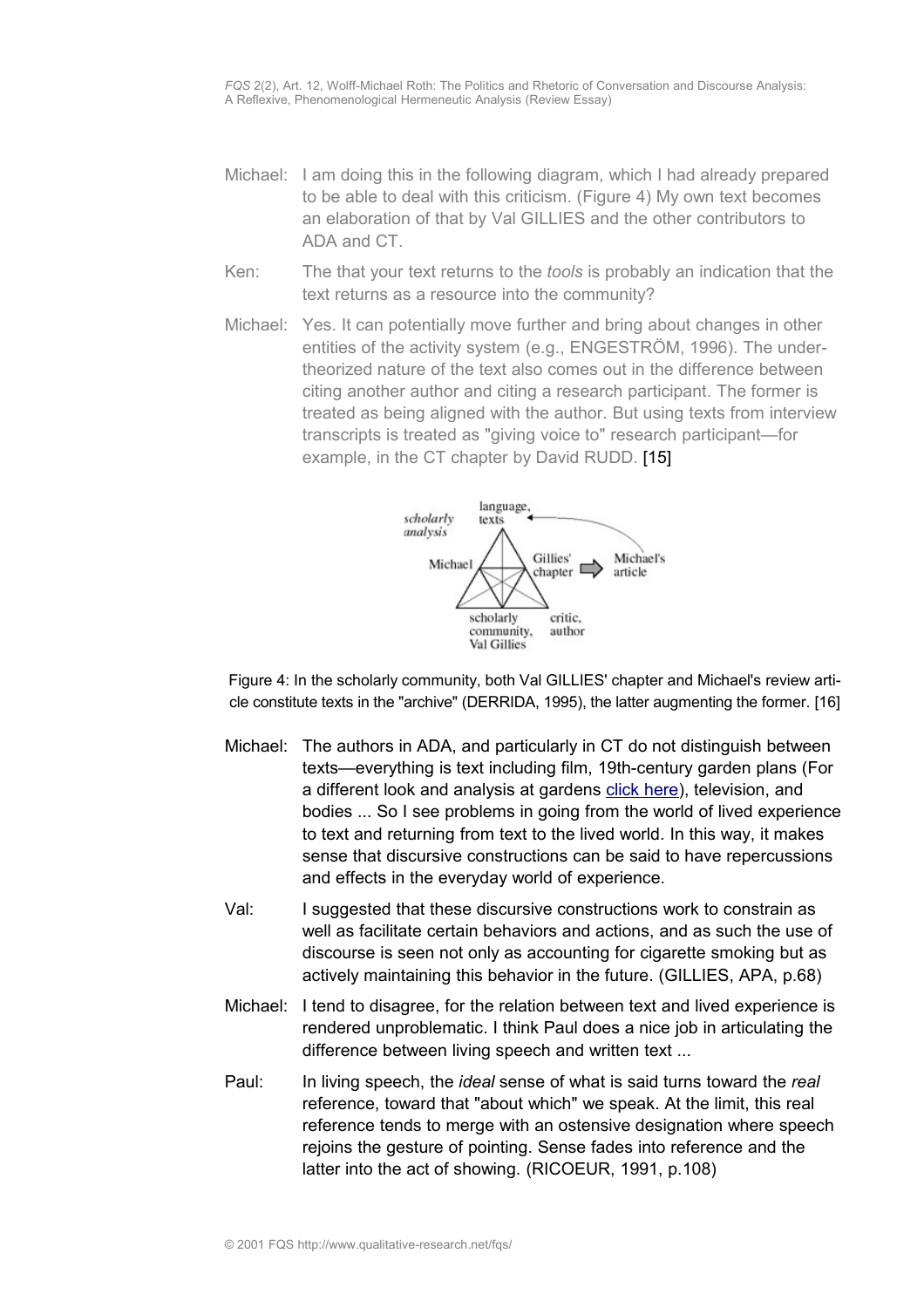#### Michael: But writing changes everything.

- Paul: Such is the upheaval that affects discourse itself, when the movement of reference toward the act of showing is intercepted by the text. Words cease to efface themselves in front of things; written words become words for themselves. (RICOEUR, 1991, p.109)
- Ken: I think it is time for you to move on and deal with the problematic notion of meaning, or perhaps, the problematic ways in which "meaning" is used in the two books on discourse analysis. [17]

# <span id="page-11-0"></span>**4.2 The meaning of "meaning"**

- Michael: Meaning is a very problematic concept, and throughout the two books on discourse analysis. In a way, there are different meanings to "meaning," or, as WITTGENSTEIN (1958/94) would have said, different ways in which the term is deployed in the ongoing language game. One problem with the notion of meaning in the ADA and CT chapters is that the analyses are not appropriately situated in the historically contingent nature of the hermeneutic activity. The authors generally do not sufficiently (or at all) acknowledge that the interpretive horizon of the "reader" very much is one moment in the dialectical textreader unit.
- Ken: Why don't you let the authors duke it out with some of your role models?

#### Tom PHILLIPS (CT) and Ian PARKER (CT) meet Jacques DERRIDA, Paul RICOEUR, Eric LIVINGSTON, and Michael, the author of this text.

- Tom: I think I can recover the meaning intended by the writer of the letters that I analyze. To approach these letters, I suggest that they be *read* rather than analyzed, where the meanings, communications and pragmatics are sought in ways similar to how the writer intended. (PHILLIPS, CT, p.30)
- Michael: I disagree that you can read these letters in the way the author intended for two reasons. First, Jacques (DERRIDA, 1988) told us quite clearly that a text never articulates the author's intention; rather, the reader always cosigns the text. Second, texts can never be read in their original ways. MERLEAU-PONTY (1945) used a diagram first introduced by HUSSERL to show how the reading of an text changes as we move away from its moment of production ...
- Jacques: ... because the first impression is *scriptural* or *typographic*: that of an inscription which leaves a mark at the surface or in the thickness of a substrate. (DERRIDA, 1995, p.26)
- Michael: So when you talk about first impression, you already indicate something that comes thereafter. It is something like the original, the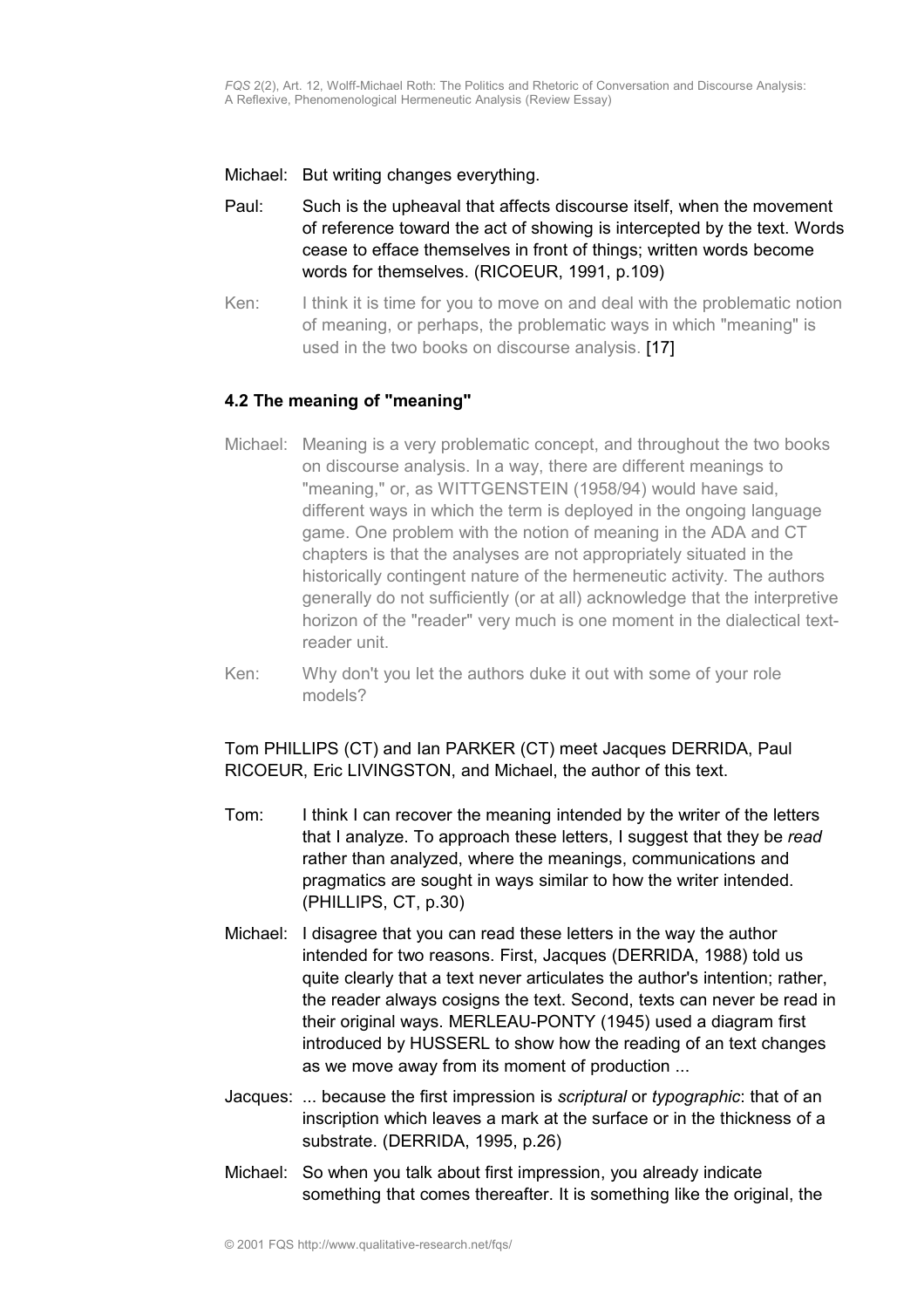archived text. Interpretation augments the archive and creates new relations between texts.

- Jacques: By incorporating the knowledge deployed in reference to it, the archive augments itself, engrosses itself, it gains in *auctoritas*. But in the same stroke it loses the absolute and meta-textual authority it might claim to have. One will never be able to objectivize it with no remainder. (DERRIDA, 1995, p.68)
- Michael: When you say that the archive engrosses itself, you really imply that semiosis is unlimited in the way ECO (1984) wrote it?
- Jacques: Yes, the archivist produces more archive, and that is why the archive is never closed. It opens out to the future. (DERRIDA, 1995, p.68)
- Ken: Jacques is telling you that your own text, the one that you have made me part of, is but one possible reading of the three books, themselves being some sort of *first impression*, an archive, which you augment. This is the meaning of the arrow that takes your, this article back into the activity system of academic scholarship (Figure 4).
- Michael: If we push this a little further, my reading of this archive (CT, ADA, CA) does not reveal some transcendent meaning but constitutes a project of understanding that involves me as much as it involves the text.
- Ken: But, as your friend Eric pointed out, your reading also reveals something about our culture, it is a cultural practice revealed in your reading—and this text that you are in the process of writing.
- Michael: When you said 'friend', I thought you meant to refer to Malcolm ASHMORE (1989), the author of *The Reflexive Thesis*, who has allowed me to learn a lot about reflexivity and whom I have impersonated a number of times in the past. But let me get back into this other world.
- Ian: I think I did say that we are not in control of texts. One of the important implications of structuralist and post-structuralist accounts of language is that we are not entirely in control of meaning. Words and phrases have meanings that are organized into systems and institutions, what Foucault called 'discursive practices' that position us in relations of power. (PARKER, CT, p.6)
- Michael: But we are never in control of what we say or write. In the utterance we speak or the sentence we write there is a dialectic tension: it is both ours and not ours. Or, as BAKHTIN (1981) said, we use language, which is not ours, for our own intentions. "Words," he said, "do not exist inside or outside of individual consciousness; language lies 'on the borderline between oneself and the other' and 'word in language is half someone else's'" (p.293). There is then also a dialectic tension between the relations of author-text and reader-text.
- Jacques: I am monolingual. My monolingualism dwells, and I call it my dwelling it feels like one to me, and I remain in it and inhabit it. It inhabits me. The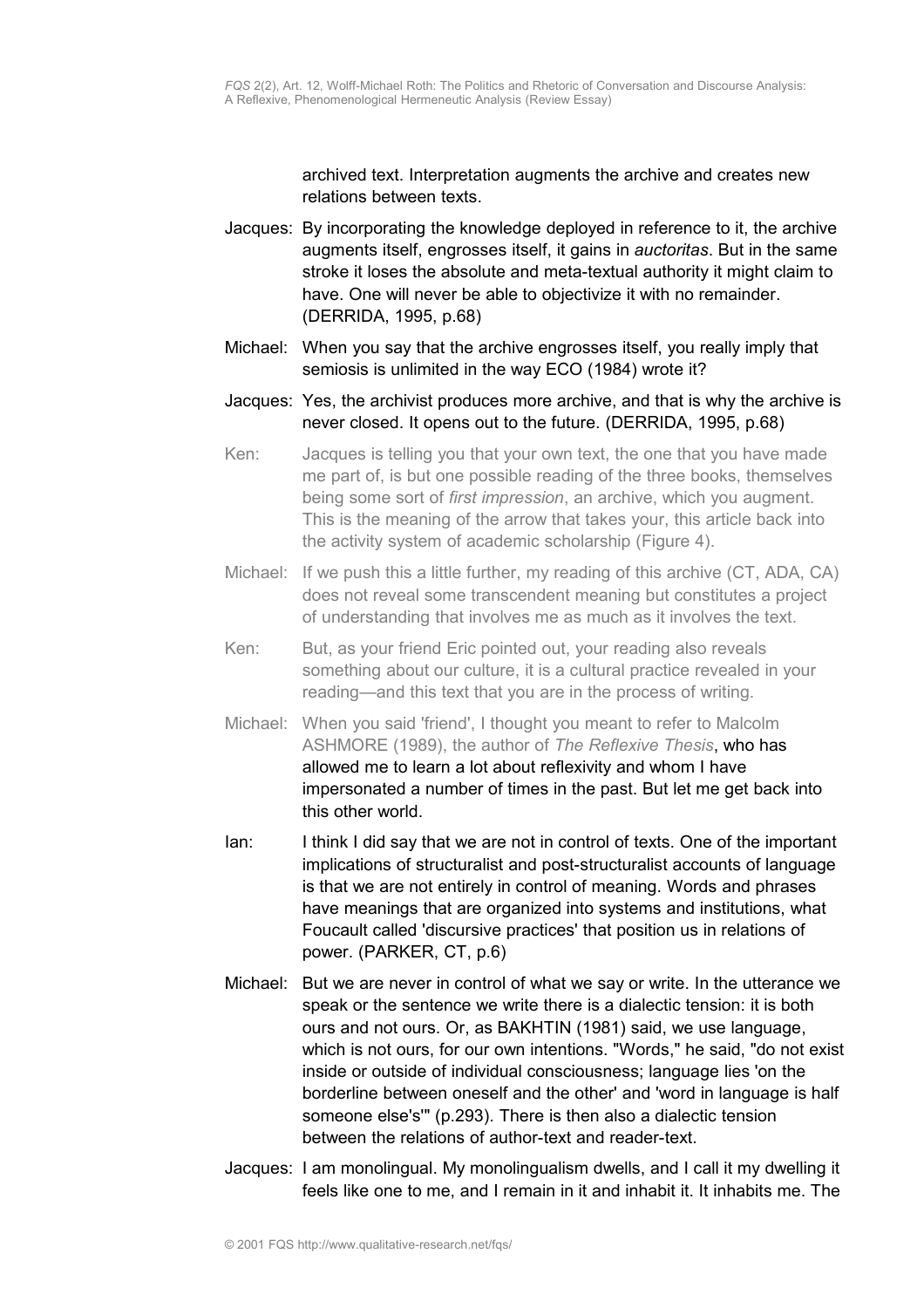monolingualism in which I draw my very breath is, for me, my element ... Yet it will never be mine, this language, the only one I am thus destined to speak, as long as speech is possible for me in life and in death; you see, never will this language be mine. (DERRIDA, 1998, p.1,2)

- Ken: Michael, you would not have made Ian, Jacques, and yourself say this in this text if it did not have implications for the ways text is interpreted? You probably used this as a set up to make some statements about the way in which CT and ADA construct their worlds. You are making a strong argument against the assumption that an external reading of interviews (text) can get the researcher (reader of the text) into the lifeworlds of the person interviewed.
- Michael: Sorry, Ian, my alter ego began to speak up. Say in the book you edited, the authors seem to assume that meaning is somehow hidden in the text, that there is a sense of a text directly related to issues of power.
- Ian: Yes, here we are concerned with issues of power, and we also want to open up a place for *agency*, as people struggle to make sense of texts. This is where people push at the limits of what is socially constructed and actively construct something different. (PARKER, CT, p.7)
- Michael: But Eric and Paul see the issues differently.
- Paul: Because what we want to understand is not something hidden behind the text, but something disclosed in front of it. (RICOEUR, 1991, p.165)
- Eric: I think that this "something" is reading. Reading is neither in a text nor in a reader. It consists of social phenomena, known through its achievements which lie between the text and the reader's eye, in the reader's implementation of society's ways of reading, in reading what the text says. (LIVINGSTON, 1995, p.16)
- Paul: So to understand a text is to follow its movement from sense to reference, from what it says to what it talks about ...
- Eric: The work of reading is therefore the work of finding the organization of that work a text describes. (LIVINGSTON, 1995, p.14)
- Michael: So in contrast to Ian and the other authors of CT and ADA, you articulate a phenomenology of reading, a practice. They take texts as objects that have meaning and sense, and therefore power, embedded.
- Eric: As I understand it, reading leaps beyond its textual basis to the thing that is transparently read, and in that leap, in the anonymity of the organized course of reading that is now available, the social character of the phenomenon lies. (LIVINGSTON, 1995, p.16)
- Michael: So language is as much a part of the situation as the material world that embeds us and on which we depend?
- Ken: Michael, I think it is important that you address a fundamental issue that has been latent in these first two conversations but that has to be addressed head on: the body, or really the absence of the body. [18]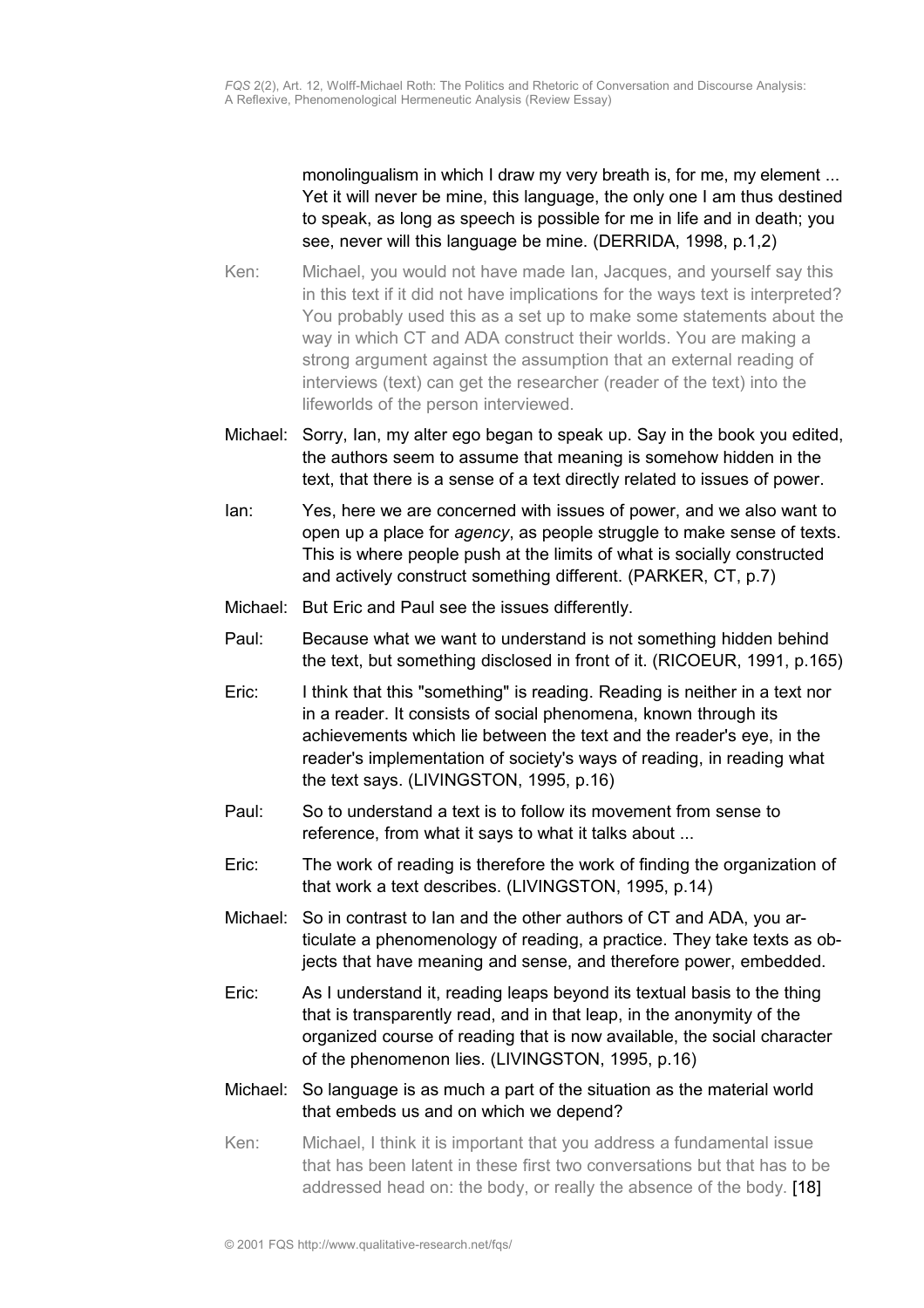#### <span id="page-14-0"></span>**4.3 The absence of the body in writing**

Michael: "Thanks for seguing into the new topic," you would say if you were present in body and flesh. As I was reading CT and ADA, my greatest worry concerned the absence of the body. The contributors to the two texts, exemplified by Ian PARKER and Val GILLIES in the following panel, drive discourse between people and their embodied experiences. There were texts used by the authors to make inferences about life and lived experiences. In the books on discourse analysis, the people who figure in the texts always appear to be at a remove from themselves, at least one level away from being in the world. [19]

> The book illustrates ways in which discourse may be studied wherever there is meaning, and so it also includes an accessible introduction to the principles of discourse research across many types of texts. (PARKER, CT, p.1) I analyze the multiple meanings and significance working-class women attach to the practice of cigarette smoking. (GILLIES, ADA, p.69) [20]

- David: I disagree. In fact I did bring the body back into the text: As a dissected frog refuses to jump and a butterfly collection no longer flits around a warm summer garden, so the body as object, image or text (in and of itself) is no more capable of explaining the lived experience of the human body than a corpse in the library with a lead pipe beside its head. (NIGHTINGALE, CT, p.170)
- Michael: This, however, does not overcome the distance language produces. Biography and experience, testimony ("Zeugnis") and presentation, can never be represented and later recovered in any form of representation. (MÜLLER, 1972) (For an articulation of the problem, [click](#page-18-0) [here](#page-18-0) to go to my gardening example.)
- Paul: In living speech, the instance of discourse has the character of a fleeting event. The event appears and disappears. This is why there is a problem of fixation, of inscription. What we want to fix is what disappears ... If it is not the speech *event*, it is speech itself insofar as it is *said*. (RICOEUR, 1991, p.146)
- Michael: So the body plays an important role in who we are, how we understand ourselves, and ...
- Pierre: In a HEIDEGGERian word play, one could say that disposition is exposition. Because the body is exposed (to different degrees)—put into play, into danger in the world, faced with the risk of emotion, hurt, and sufferance, sometimes even death, therefore obliged to take the world serious—it can acquire dispositions that themselves are openings onto the world, that is, to the structures themselves of the social world of which they are embodied form. (BOURDIEU, 1997, p.168)
- Michael: The problem with Ian and Val's statements is that in much of our life, we do not *attach* meanings. I used to smoke. But I cannot remember having *attached* meaning to smoking. I just smoked. I began because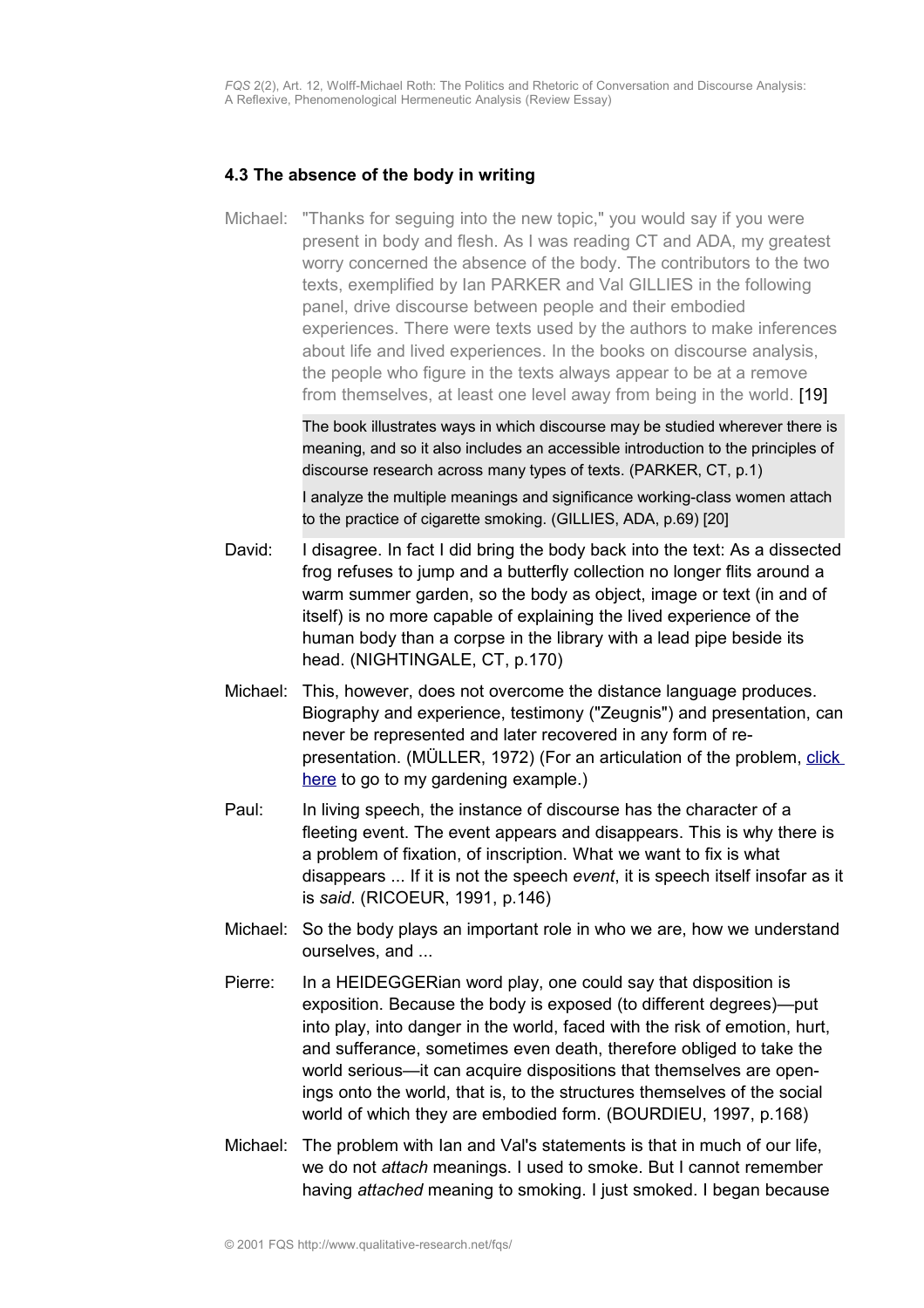my partner at the time did so. I was in my 20s and had no need to show off. Perhaps I felt like smoking without feeling this feeling in any conscious way. It is similar to the way I garden. There is no meaning to the gardening other than I garden. I garden because I garden because I garden ... I do not *attach* meaning. Being-in-the-world, praxis, is the ground of understanding without intervening discourse.

- Paul: I agree. This understanding testifies to our being as belonging to a being that precedes all objectifying, all opposition between an object and a subject. (RICOEUR, 1991, p.143)
- Michael: So everyday understanding is not a reflexive "understanding" but more an absorbed coping. We do not live our lives distanced from ourselves. We do not construct or attach meanings but life is immediately imbued with sense from the very beginning? We *are* our bodies and our lifeworlds.
- Ken: Can you provide us with an example of the distance that you are talking about?
- Michael: I don't really want to interrupt the conversation that I am having with Paul and Pierre, but you can **click here** for the sketch of such an analysis.
- Ken: (Coming back from the link) I see, you wrote an analysis of an analysis, where your analysis turns the earlier analysis against itself.
- Michael: Sorry Pierre, I got interrupted by my alter ego. I was saying that we *are* our bodies and lifeworlds.
- Pierre: And I wanted to say that this is because world encompasses me (*me comprend*) but I comprehend it (*je le comprends*) precisely *because* it comprises me. It is because the world has produced me, because it has produced the categories of thought that I apply to it that it appears to me as self-evident. Habitus is what you have to posit to account for the fact that, without being rational, social agents are *reasonable* ... (BOURDIEU, 1992, pp.128, 129)
- Michael: The problem that I have, then, is that ADA and CT insert discourse between people, their bodies, and their experience. If we experience the world prima facie, then we have lived experiences that are not mediated by discourse. There are many things I do without discursively articulating it. Listening to Arvo PÄRT's *Kanon Pokajanen* soothes me; but I realize its soothing nature only when I reflect upon it not when I am absorbed in listening. I appreciate the view of islands and mountains from my kitchen window; but I realize "appreciation" only when I allow discourse to enter absorbed viewing. Through my hands, I "know" the right amount of liquid and flower in the dough; but I become aware of this as "knowing" only when I am trying to explain to others my experience of baking and preparing the dough. Through the body, I experience a rush while riding my road bike through the hills, but I become aware of this as rush while I am writing these words.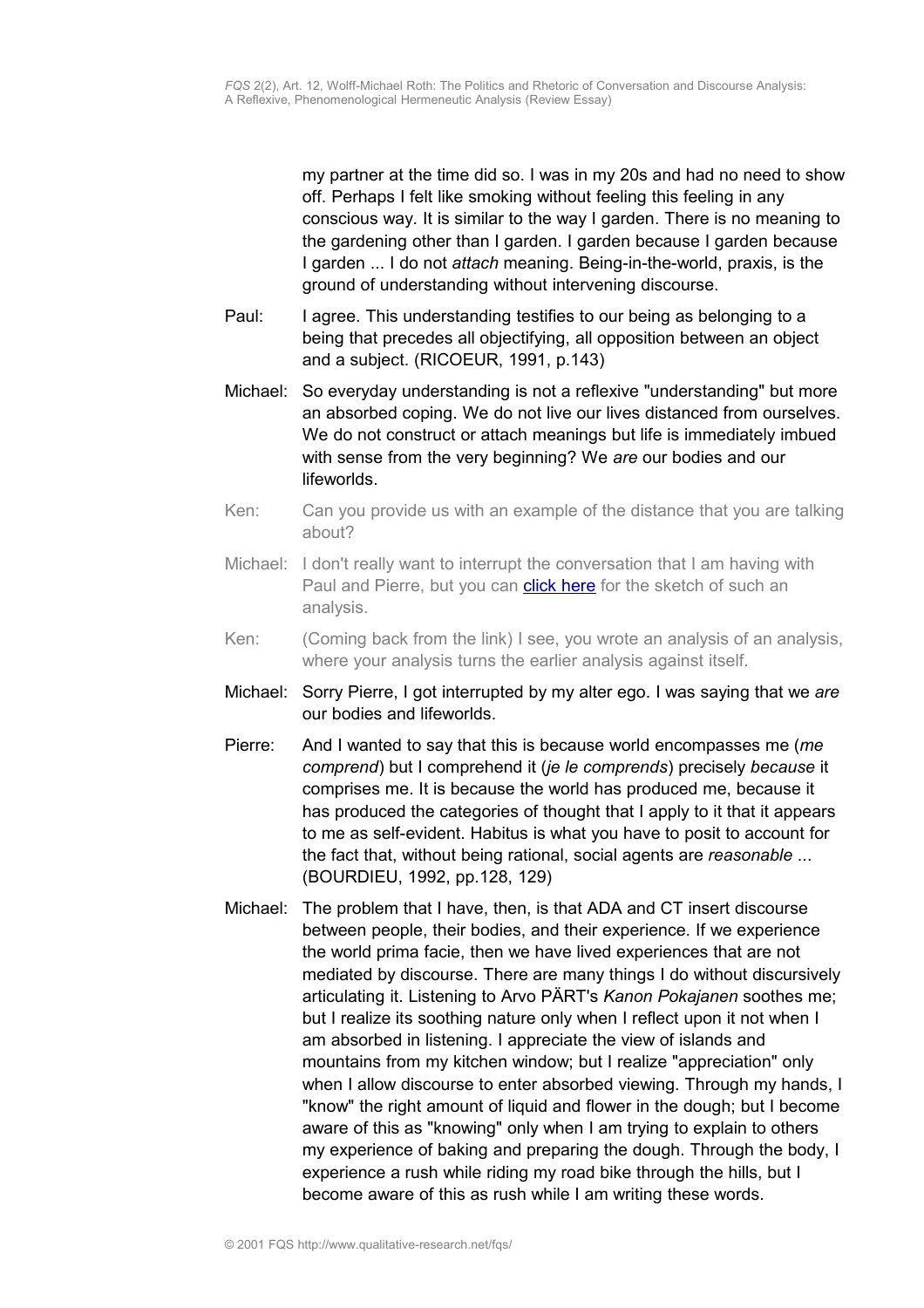- Ken: I see you have come to an area that has been a focus of your research for quite some time—the embodied and distributed nature of knowing.
- Michael: Well, yes. In fact, the embodied nature of knowing is also the topic of a book that I would like to start sometime soon during my upcoming sabbatical.
- Ken: I wonder how you will finish this review article. Do you have any definitive conclusions?
- Michael: Well, in the more traditional review texts, I said something about whether or not I would use these texts in my own classes. You can get to these conclusions directly by following these links: [ADA-Conclusion,](#page-28-0) [CT-Conclusion,](#page-22-0) or [DCA-Conclusion.](#page-31-0)
- Ken: (Coming back from the link) Yes, but what how are you going to end *this* text?

Michael: By writing, "THE END." [21]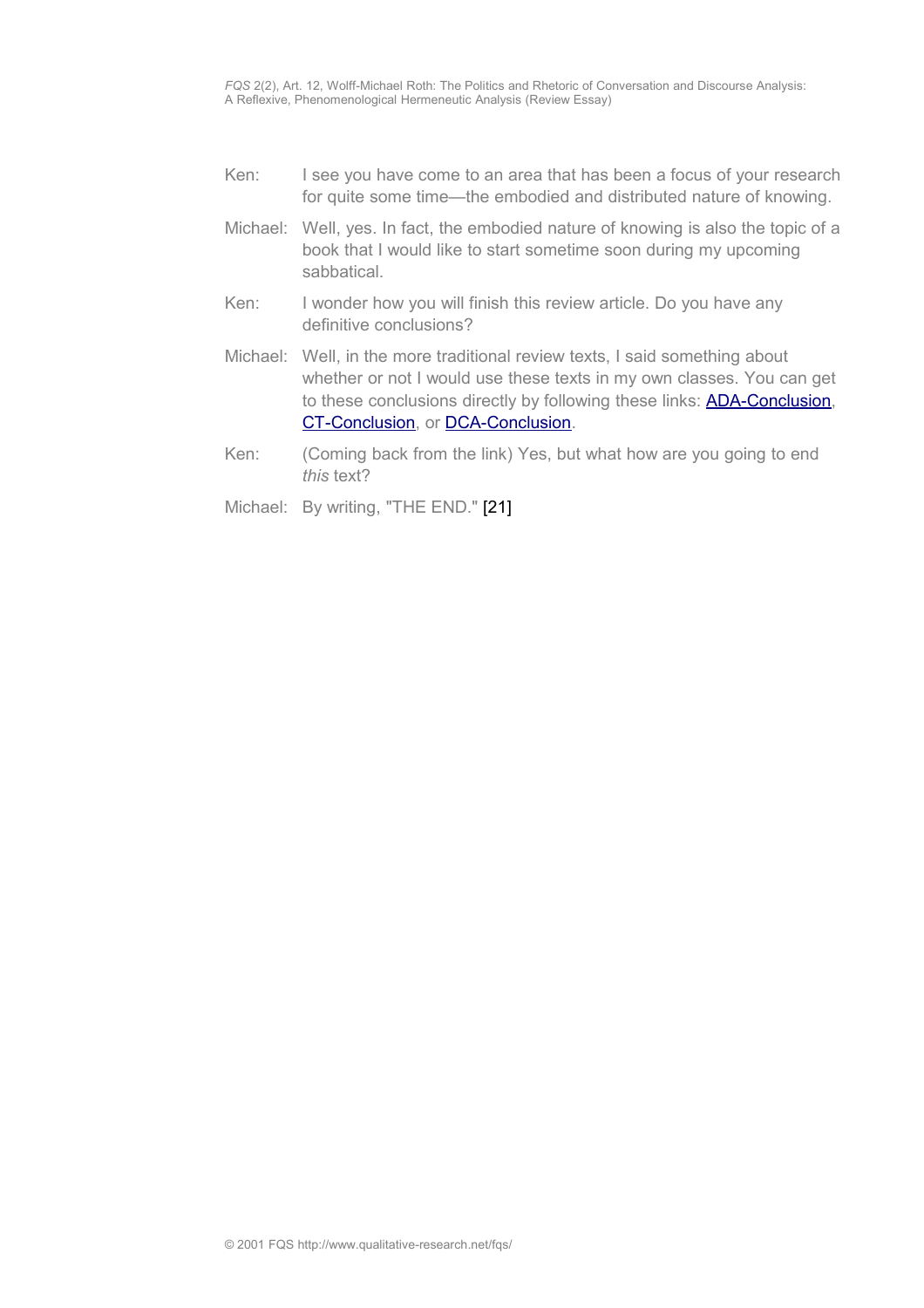# <span id="page-17-0"></span>**Supplement I: Ian Parker and the Bolton Discourse Network (1999). Critical Textwork**

#### **1.**

This book, introduced by Ian PARKER, brings together 16 chapters grouped into four parts identified by the nature of texts analyzed: Spoken and written texts (interviews, letters, fiction, and lessons); visual texts (comics, advertising, television, and film); physical texts (cities, organizations, gardens, and sign language); and subjectivity in research (bodies, ethnography, silence, and action). Each of the rather brief chapters (10-15 pages) can be said to have followed a very strict format of introduction/exposé, discussion of the text ("Text"), a plate with the text to be analyzed, an analysis ("reading"), as well as "disadvantages" and "advantages" of the approach. [1]

#### **2.**

The authors begin their chapters with an untitled section, where they present a brief and far from comprehensive review of the methodological literature on their chosen topic (meaning in groups, romance, absence of children's view on literature, etc.) and methodology of research and analysis (discourse analysis, phenomenology, activity theory, etc.). Subsequently, the authors use a framed text box to present their data, and a description of this data in a section titled "text." They analyze their data in the sections "reading," and then describe, in the final two sections, the shortcomings and strengths of the chosen theory or method. Soon after beginning the book, the line "resté sur ma faim" (left hanging) surged and occupied me, as if asserting itself, the French much better expressing the difference between the great anticipation ("hunger") with which I had started this book and what I experienced while reading it. The shortness of the chapters and the rigidity of the representation left underdeveloped many of the ideas that I thought needed to be addressed, particularly at this point in the history of discourse analysis, that is, more than a decade after *Opening Pandora's Box* (GILBERT & MULKAY, 1984) or the ground-breaking work *Discourse and Social Psychology* (POTTER & WETHERELL, 1987), or *Discursive Psychology* (EDWARDS & POTTER, 1992) all of which I had tremendously enjoyed and used in the past. [2]

The rigid format generates interesting tensions, for it forces authors to present in textual form what might otherwise be difficult to represent in textual form. In other words, being forced to present their data in textual form, the authors are forced to generate data that turn everything into text—bodies, lived experience, film, or silence. It might have served the authors and editor well to make a crucial distinction between data and data sources. Data sources may take all sorts of form, for example, the audio recording of an interview or a telephone call, the lived (unreduced) experience of walking through a 19th-century Victorian garden, or the visits to a historical site and Granada Studios in Manchester. From these data sources, the author constructs the data that are subsequently analyzed. The contributors to *Critical Textwork* (CT) would have definitely benefited from an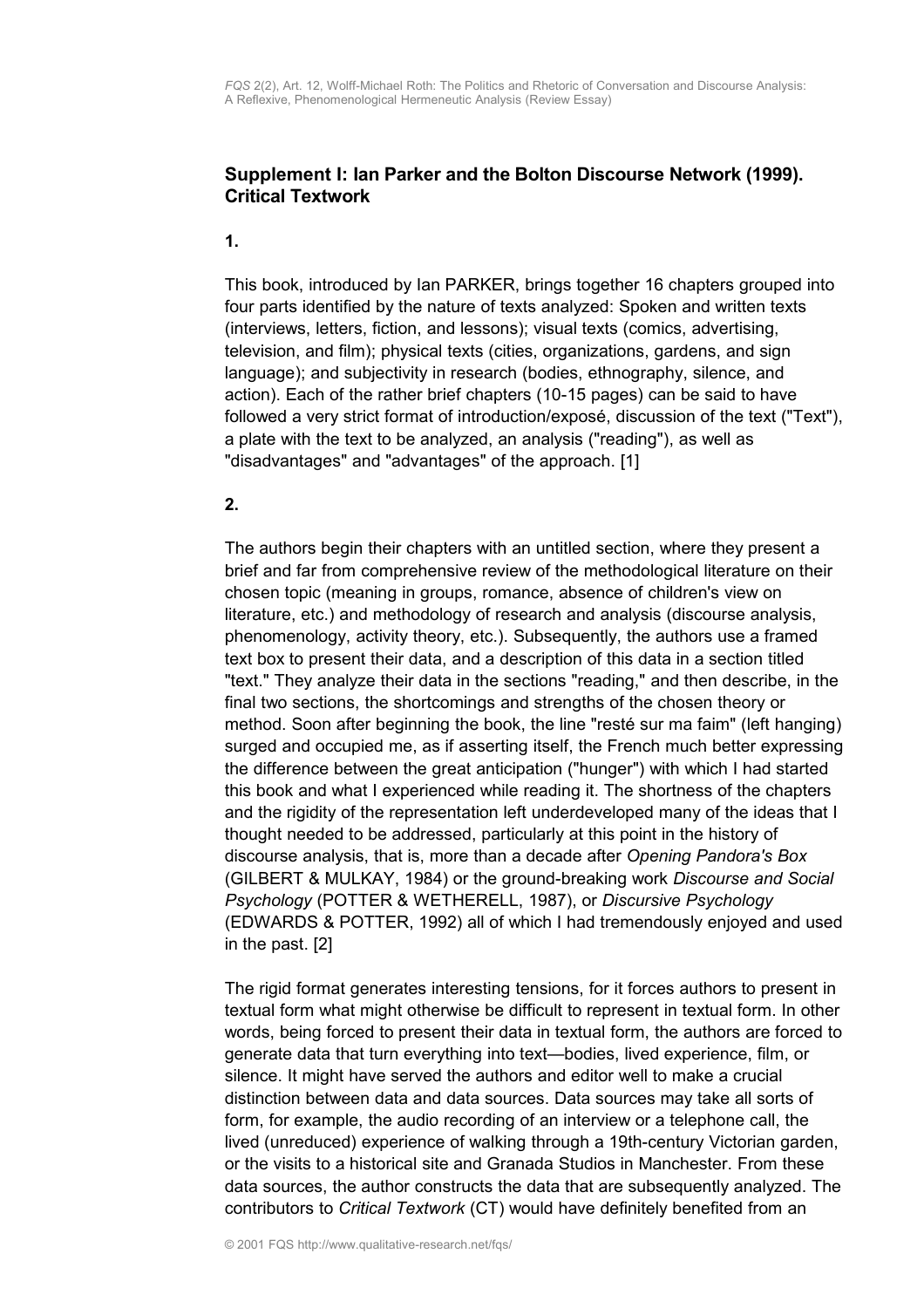explicit discussion of the transformations involved in going from the phenomenological dimension of an event to the ultimately published chapter. (Pertaining to conversation analysis, ASHMORE and REED [2000] have conducted such an analysis.) [3]

That is, the authors do not explicitly discuss that what the reader gets to see as data has already gone through at least one level of filters and analysis. This is an important step to make salient, for the reader can no longer reproduce the same analysis that was done by the author. As my own research among high school physics students showed, just what the observer sees when looking at a demonstration may differ among spectators (ROTH, MCROBBIE, LUCAS, & BOUTONNÉ, 1997). Thus, what the students described as having occurred after watching a teacher, sitting on a rotating stool and spinning a bicycle wheel differed—some said that the teacher moved; others suggested that he *didn't* move. Based on these observations, they subsequently used a variety of theoretical models to explain why the teacher should have (not) moved. Because their data were different, it is not surprising that they used different theoretical frameworks in order to produce consistent readings. [4]

Thus, when the chapters move to different forms of "text," such as bodies, cities, films, television, or gardens (see my version of it in the insert), the number of problems increases. There is a curious absence in the text of the things being talked about. This absence begins with PEARCE's chapter concerned with advertising, but the data of which it is a description of a poster rather than a copy or an iconic depiction of the poster. Throughout reading his analysis, I wanted to see the poster in order to check the primary reading, which had produced descriptions such as "unusually thin," "she looks somewhat expressionless at the audience," or "seemingly untidy but paradoxically regular." (In several cases, the "data" actually contain analytic commentaries [e.g., CT, p. 83, 120].) While reading, I annotated (in the margins) RUSSELL's analysis also with the comment "same problem as before ... lack of opportunity for the reader to disagree with the analysis." I thought readers might enjoy a discussion of the difference, differance, differal, of (phenomenologically) analyzing primary, lived experience and analyzing secondary, tertiary, or, for that matter nth-order texts. [5]

## <span id="page-18-0"></span>**My Garden: the gap between experience and discourse**

The villa's façade was framed in a picturesque manner by a collection of evergreen trees and shrubs. These were testament to the healthy position of the house, for such shrubs only flourish in well drained, dry places. (FORD, CT, p. 146)

After a long day at my desk, writing, among others, review articles, I enjoy gardening—the picking of weeds, one by one, which begin to infest the raised bed containing lettuce, radishes, arrugula, and other tender leafy vegetables. In an absorbed way, I spend hours watering each plant,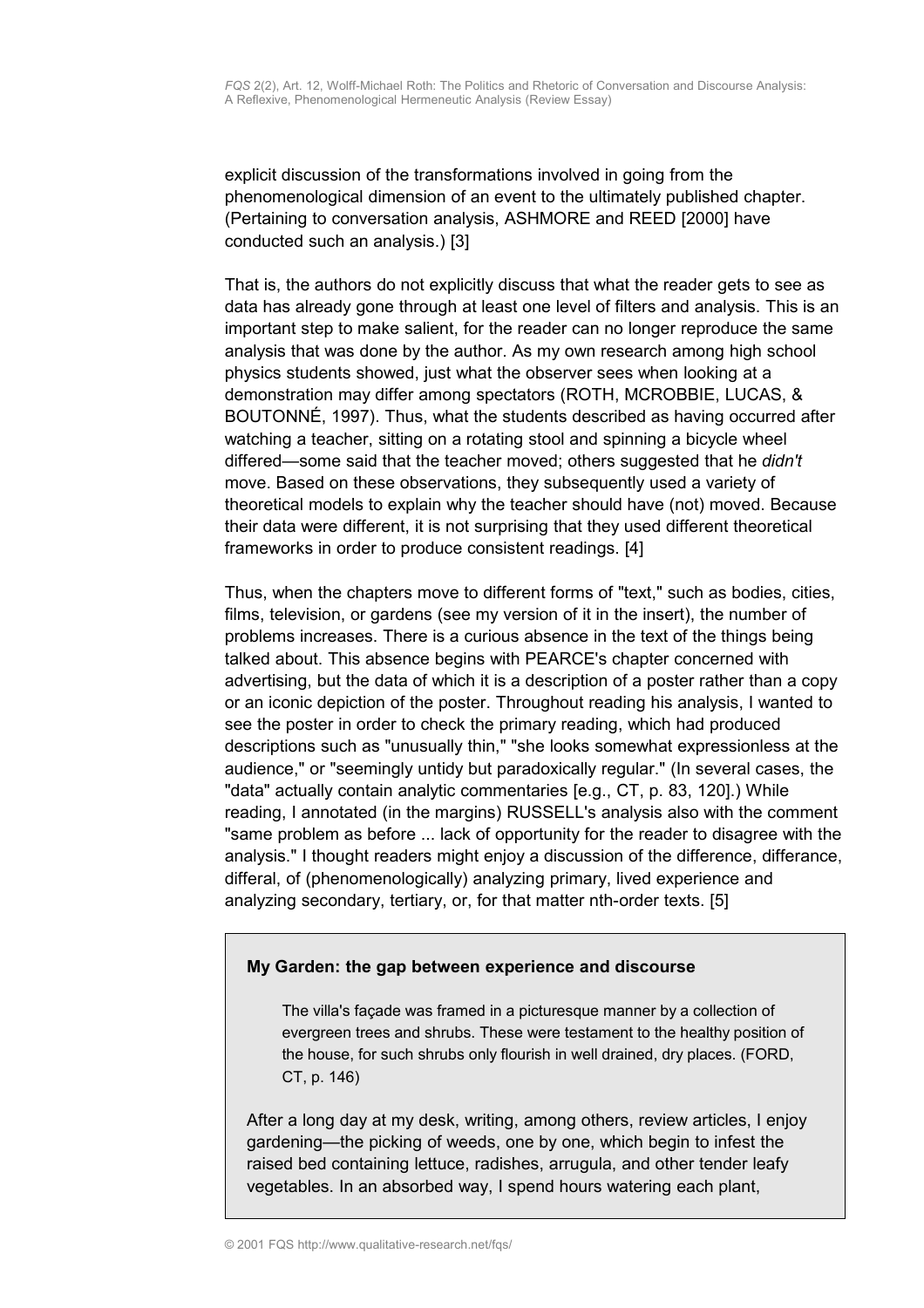following the root line so not to waste any water or let the evaporation of droplets burn the leaves. I dig with my hands in the warm soil, associated with the memory of a tasty homegrown vegetable eaten last night. Hours pass away, Self and world are absent—there is but flow, an experience impossible to render in words. When I harvest the tender and delicious raspberries, I put the odd one into my mouth where it dissolves with a taste of sweet and hot summer ...



Figure 1: The pencil drawing of my backyard shows arable surfaces in gray. A path moves obliquely to the kiwi trees, then turns to take the direction of the two compost bins pushed against the bordering wooden fence and hedge.

When *I* look at the drawing, I can feel transported back into the garden. *I* can recover a sense of the soil, a faint smell of ripening fruit. But do you, the reader of this review recover the lived experience of this garden? Is the drawing sufficient to provide *you* with a sense of what it means to be in *my* garden, distant in space and time from the moment when you read these lines? Can you deconstruct my sense of being-in-the-garden by analyzing the rendering of it in Figure 1?

As I was riding my bicycle a few hours after having produced the first part of this panel, some new thoughts about the garden surged into my awareness. I wondered if some readers might think that the problem lies in the form of the representation rather than in representing itself. Returning home, I produced a second representation of my garden (Figure 2). I chose a

\*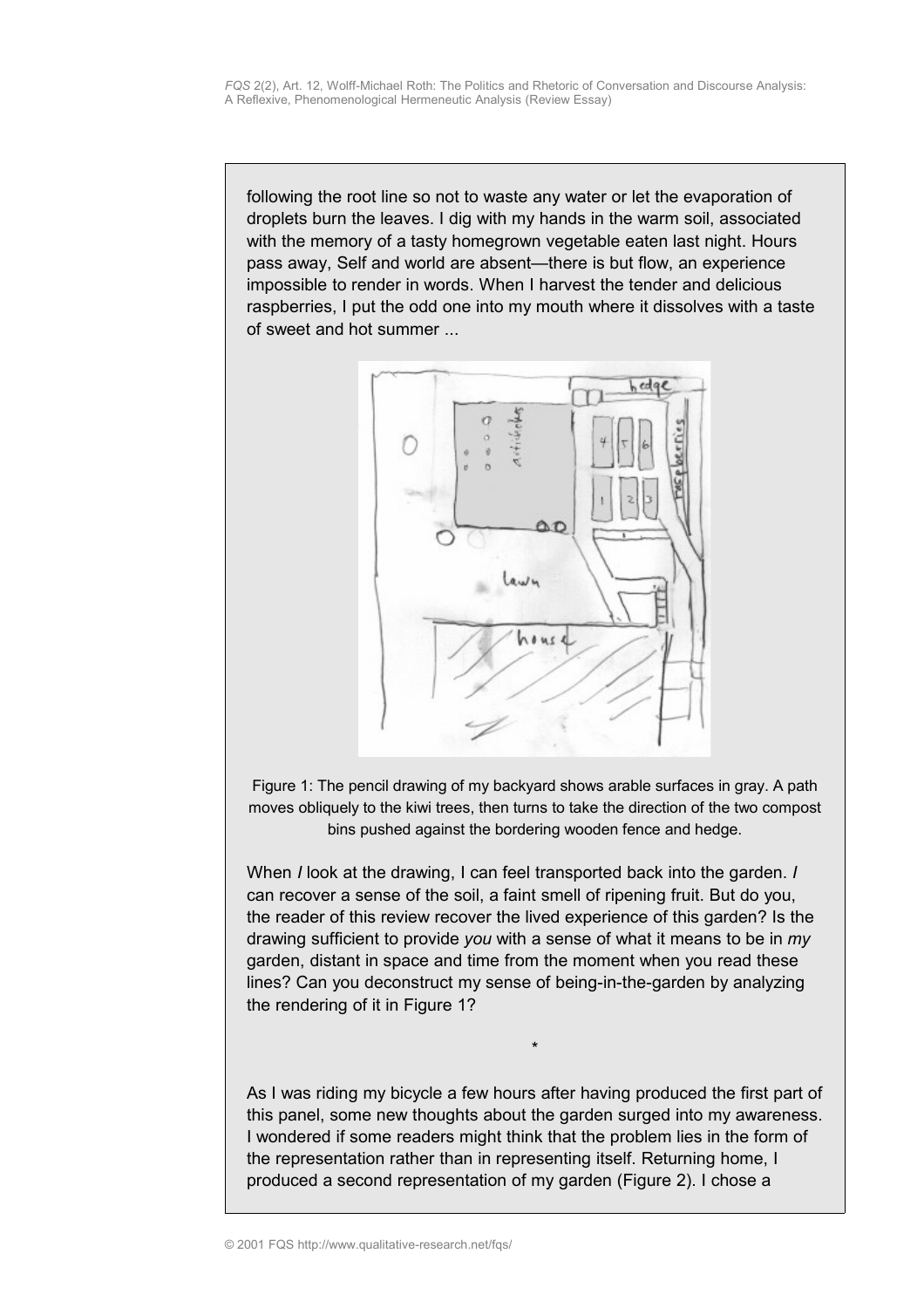different angle, shot a photograph to add the illusion of a third dimension, and made use of color.



Figure 2: Photographic image of my garden, featuring the raised beds # 1 and #2 with plastic covers, allowing me to begin the season in February and to extend it into December. The two kiwi trees can be made out barely near the center of the photo and the curve in the path is visible on the right.

\*

The barely worked soil indicates a garden in the winter or early spring. Two left-over broccoli plants begin flowering again, as does the forsythia near the upper right corner of the photo, both announcing the coming of the warmer weather and a new season. The regular arrangements of the raised beds and the neatly kept gravel paths are often interpreted as signs of my German heritage ...

\*

Although the representation has changed, there is little for others to recover the sweat of carting 10 cubic yards of gravel from the front to the back of the house, there is little that would allow the discourse analyst to recover the faintly rotten smell of the 3 cubic yards of cow manure and the stench that had come from the pick-up load of leaf compost just recently added. And there is little to recover even a sense of the hard work, rush, and emotions that came with the experience of tilling the soil: two hours of indescribably labor behind a modern version of the horse (actually it was a five-horse roto-tiller). There is nothing available to the discourse analyst of gardens to recover the embodied gardening experience that has become to me a life of Zen in everyday activity. [6]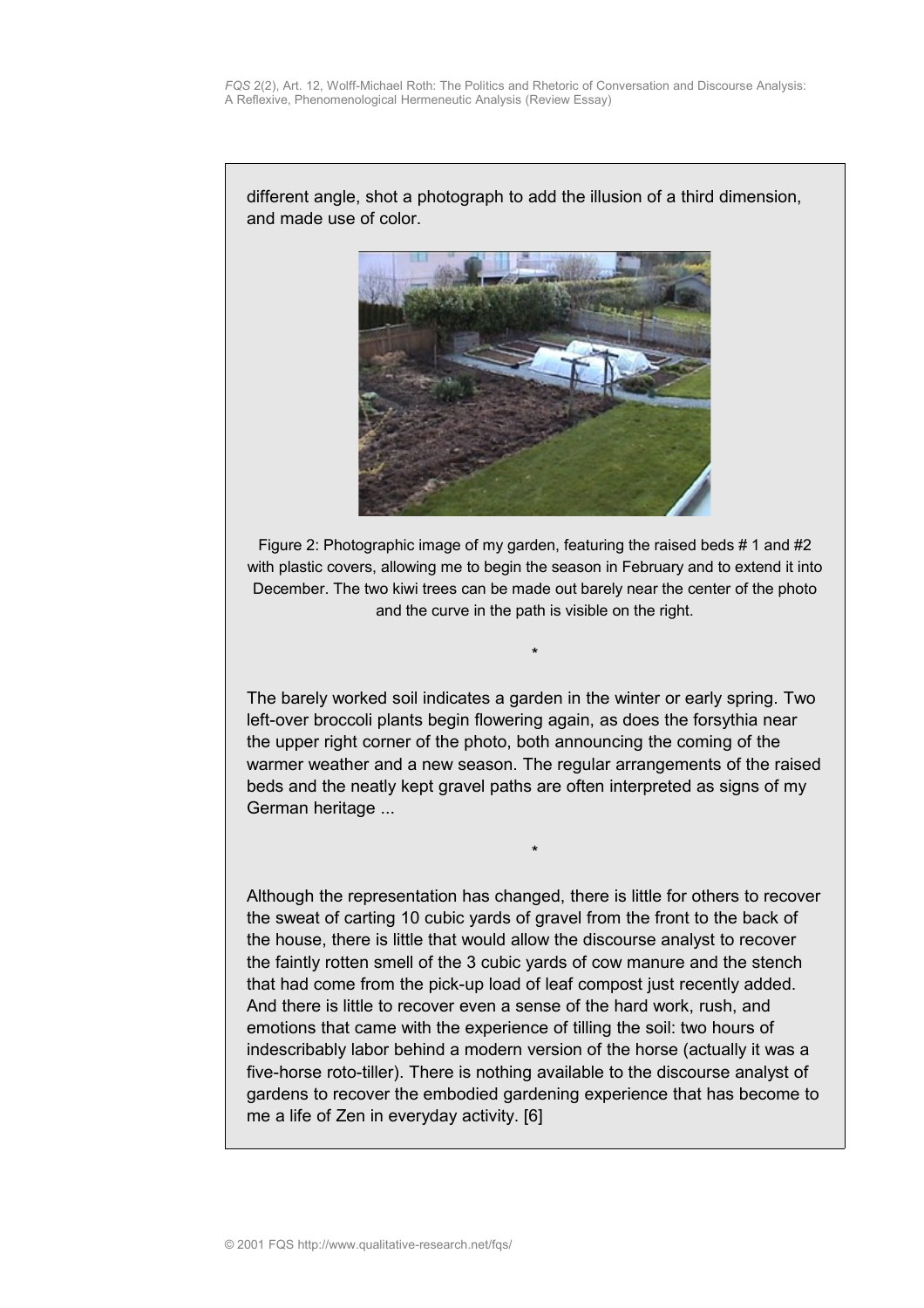#### **3.**

Even if I was to overlook these aspects of the book, there were many other ways in which I was disappointed. One of the important disappointments resided in the frequently problematic relationship between the "data" and the "reading" that the authors provided. Repeatedly, I could find no evidence for a particular reading, for the required data had not been presented. There was therefore the tension that the authors presented four pieces of transcripts (BEVAN & BEVAN) or two letters (PHILLIPS) but in their analysis really required much more from their data to support the claims actually made. For example, PHILLIPS conducts a reading of Letter 1 in which the writer makes reference to a person named Lizzie. He then suggests that "Lizzie's inclusion is always significant, as she is perceived as a rival" (CT, p.33). Thus PHILLIPS reads not just *this* letter but interprets *it* in terms of his reading of all of the other letters. Here, the notion of intertextuality of a particular text in the body of texts analyzed, the intertextuality of the texts analyzed to other parts of the author's text (e.g., LEMKE, 1992) is insufficiently theorized. I would have thought that a reading of JOYCE's [Ulysses](http://instruct.uwo.ca/english/455f/) or [Dubliners](http://www.themodernword.com/joyce/paper_valente.html) might have given rise to tremendous insights about reading and discourse analyzing letters. [7]

#### **4.**

In part, the problems are created because the authors voluntarily write themselves out of the narrative. Their agency becomes a mediated agency, or the agency is attributed to an abstract analysis ("[the reading] has tried to show" [CT, p. 76) or chapter ("This chapter is concerned with" [CT, p. 129] or "this chapter had argued" [CT, p. 150]) and section ("The above section raises questions" [CT, p. 209]). This then leads to disembodied readings that anyone could or perhaps should be experiencing. The readings become normative without revealing the community that adheres to this norm, leading to transcendent meanings available to readers in general. Throughout *my* reading of this book, I became and remained uncomfortable with the apparent assumption that the texts rallied as data would lead to a particular, the author's favorite reading. [8]

Of course, the problems I perceived are not problems in some absolute sense but are related to my own developmental trajectory, having enacted discourse (and conversation) analytic studies of my own whenever the topic of my interest lend itself or required such a form of analysis (e.g., ROTH, 1993; ROTH & ALEXANDER, 1997). The problems exist in reference to my interpretative horizon, a contingent moment of a continuously changing and evolving scholarly Self to which I indexically and self-referentially refer to as "I." I did not come as a novice who felt the need to read an introductory text for students of discourse across the social sciences. Whether I would have been disappointed had *Critical Textwork* been the first book on discourse analysis is a mote question. Overall, I finished the book feeling that it did not hold what I felt it had promised me; or rather, there was a gap between the actual reading experience and the one I had expected. The one lesson I thought it might teach newcomers to discourse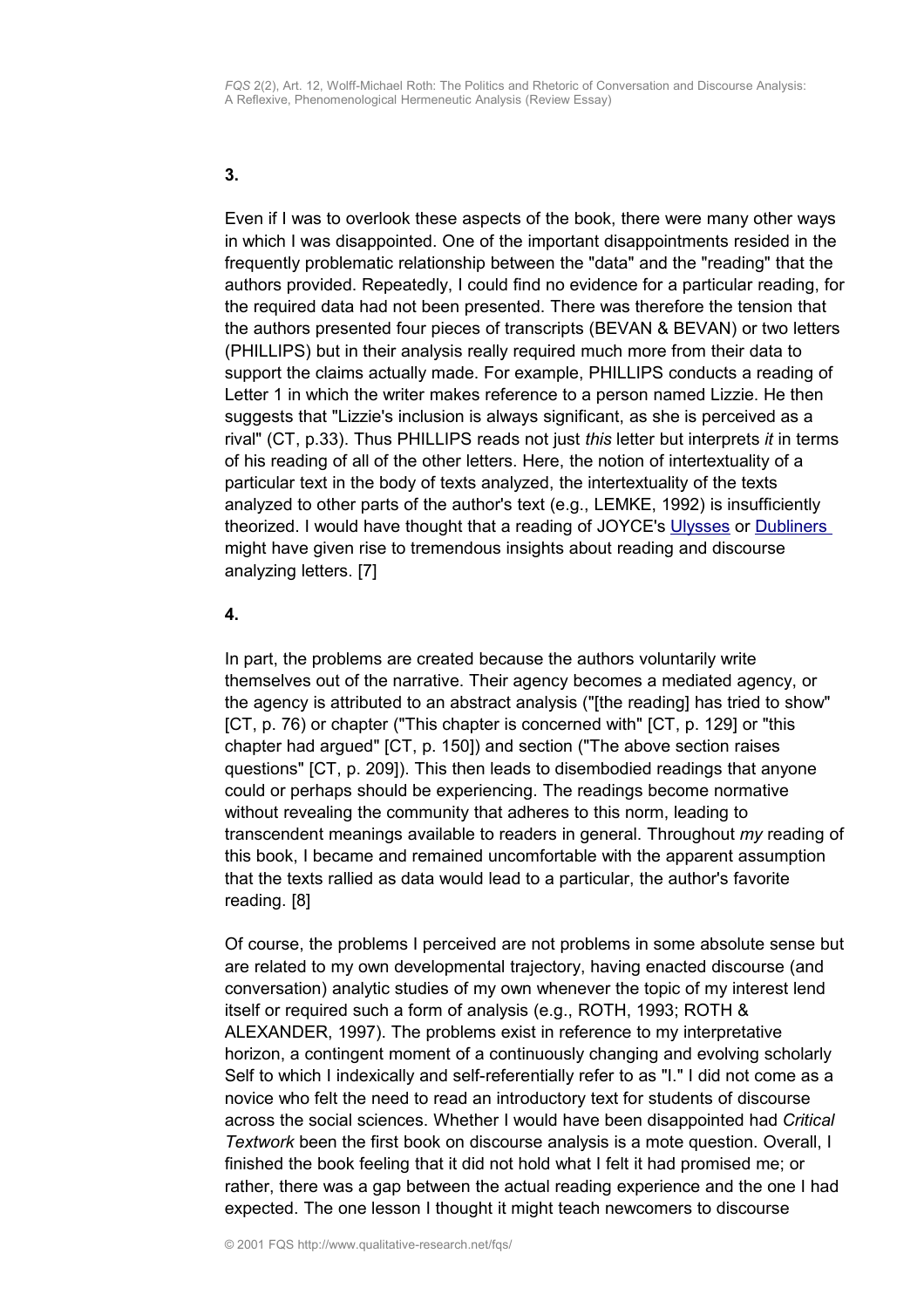analysis is that "discourse" pertains to situations more broadly rather than text. On the other hand, because of the format of presenting "data" in largely textual form, a naïve reading might come to the conclusion that "everything is text." [9]

#### **5.**

<span id="page-22-0"></span>I was wondering how I could best encapsulate my feeling about this book. Given that it was announced as an introduction for newcomers to discourse analysis, I thought that an appropriate evaluation would be whether I would consider using the book as a central or peripheral resources. Would I recommend these books to the students in my Interpretive Inquiry courses, that is, the ones I just finished teaching and, more importantly, the other one that I will be starting within weeks from writing these lines? Whereas I could ponder this question in the abstract, this pondering would not bring me closer to resolving a practical question. Not being a person of lengthy (disabling) considerations, I decided not to use these chapters as resource materials because the tight theory-data-interpretation integration that I wish to get my students to attend to is absent from most of the chapters in this book. In my reading, the chapters were in many respects somewhat naive in the way I might expect it from relative newcomers in the research community. [10]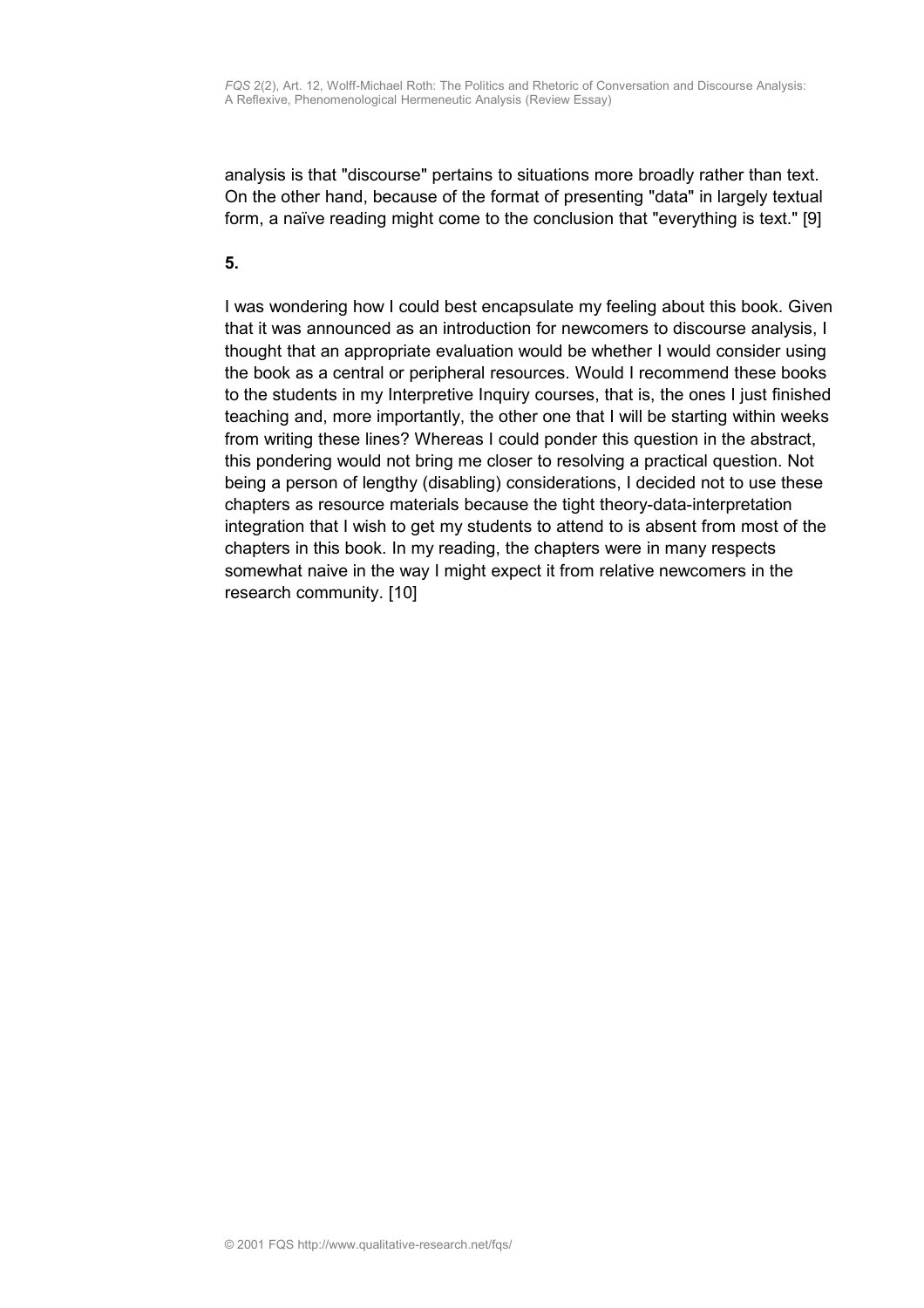## <span id="page-23-0"></span>**Supplement II: Carla Willig (Ed.) (1999). Applied Discourse Analysis**

**1.**

In this book, *Applied Discourse Analysis* (ADA), the editor assembled six chapters, in which the authors use discourse analysis to articulate critiques of contemporary social practices. These practices are related to the use of reproductive technologies, articulation of stress in the self-help literature, interviewing of suspects by police officers, sex education, cigarette smoking, and clinical diagnoses of schizophrenia. [1]

WILLIG provides an overview of discourse analysis and a critical review of issues surrounding the adjective "applied" in applied psychology, particularly the problems with the notion of "application," which, in science and technology, was used to distinguish (highly-regarded) knowledge producers from (lowly) technologists and technicians. WILLIG then proposes three ways in which discourse analysis may be applied in everyday settings—as social critique, as empowerment, and as guide to reform. In the six chapters that follow, each author provides an exemplary analysis of books, transcribed interviews (personto-person, group setting), or transcribed interactions (police-suspects, doctorpatient). [2]

In *Stress as regimen: critical readings of self-help literature*, BROWN provides another cut at 22 self-help texts that have formed the basis of other articles and of his doctoral dissertation. He suggests that there are five major narrative themes that link everyday life situations and stress: a generic twentieth-century disease, primitive response syndrome, fast pace of modern life, seeing things differently, and juggling work and home. BROWN then describe four devices (metaphors, tropes and rhetorical devices) that the 22 authors rally to assist their readers in building an understanding their relationship to their bodies: heat, war, engineering and computation, and serviceable self. As far as application is concerned, BROWN proposes that his reading, that is, *his* critique of the self-help literature may help *others* in understanding the rhetoric applied. Furthermore, BROWN suggests that *his* categories be applied to *other* settings such as texts used in strategy documents or marketing reports. [3]

In *'It's your opportunity to be truthful': disbelief, mundane reasoning and the investigation of crime*, AUBURN, LEA, and DRAKE provide an analysis of police interrogations, which have as their effect the production of a preferred version of the events on the part of the suspect. For someone who had never been interrogated as a suspect in a crime, this is a highly interesting piece that elucidates the question why there are continuously cases reported in the media about innocent people ending up serving for a crime they never committed. In an exemplary fashion, the authors show how disbelief—on the part of the police officers—is discursively organized, involving the phases of signaling disbelief, warranting disbelief, and reformulating the invitation to the suspect to tell the (officers') preferred version of the events. AUBURN, LEA, and DRAKE then elaborate on a variety of methods used by officers to articulate warrants for their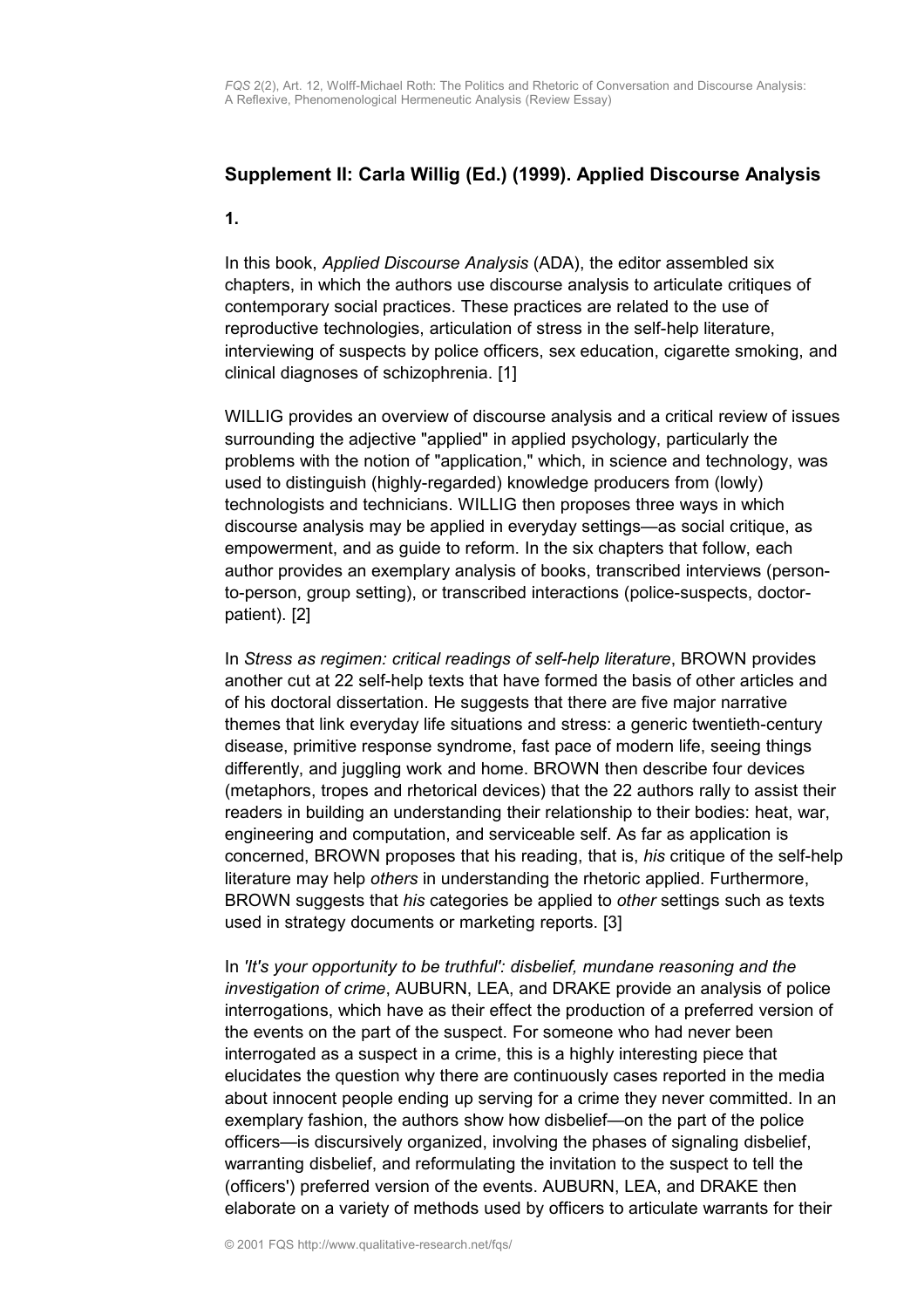disbelief. These include information culled from witnesses and other indisputable sources of evidence or are based on normative expectations. As the previous chapter, the authors have not actually worked with participants (police or suspects) in order to engage in the praxis of discourse analysis for bringing about change. Rather, in a way typical for academics, the use of discourse analysis as a method for emancipation and policy is being suggested rather than enacted. The need to argue for potential applications leads to somewhat farfetched proposals: "findings from this research could be taken up and developed in conjunction with a whole range of groups who are regularly in conflict with the criminal justice system and for whom a police interview is one of the many steps in their social and political regulation" (ADA, p. 62). The proposed relation between theory/research and practice is a reproduction of the ivorytower/lowlands divide that has characterized traditional university-community relationships. [4]

In *An analysis of the discursive positions of women smokers: implications for practical interventions*, GILLIES provides an analysis of interviews with women smokers. In her analysis, she provides a number of dimension of the discursive construction of smoking, including the discourses of addiction, control and selfregulation, and the acceptability and medicinalization of smoking. GILLIES suggests that her analysis "may promote greater understanding of why individuals engage in a behaviour which is so obviously detrimental to health" (ADA, p. 80). In my reading, there are a number of problems with GILLIES' work. First, GILLIES assumes, somewhat tenuously, that the "discursive meanings attached to smoking" drive actual smoking behavior. Thus, and this is my second point, she assumes that by assisting female smokers in changing their discourse, they would also change their behavior—decreasing or abandoning smoking. I find such assumptions idealistic and highly problematic given what we, as a research community, know about the relationship between action and descriptions of action. For example, JORDAN (1989), who had conducted an ethnography among Mayan midwives, provided an analysis of the effects of an UNESCO course on the day-to-day practices of midwifery in native communities. JORDAN suggested that what the midwives learned was to use Western medical discourse whenever they *talked* to Western doctors and nurses (such as in the workshop and it follow-up) but very little or nothing changed in the everyday practices of midwifery back in their community. Thus, a change in discursive practice, enacted in a Western medical context, actually changed very little in the practices that are situated in the villages and cultures of the people. At a more abstract level, BOURDIEU (1980) provided a detailed analysis of the relationship between practice (here smoking) and talk about a practice (here provided in interview). The problem with GILLIES' analysis therefore lies in the unthematized tension between what people say in the interview situations, explicitly set up to talk about smoking with an interviewer who clearly has anti-smoking dispositions, and the everyday experience of lighting up in a variety of situations. I do not think that we can come to an understanding of smoking if we do not seek and provide a phenomenological analysis of the phenomenon, an analysis that has to be necessarily contextual. That is, *context* glares in its absence—yet there are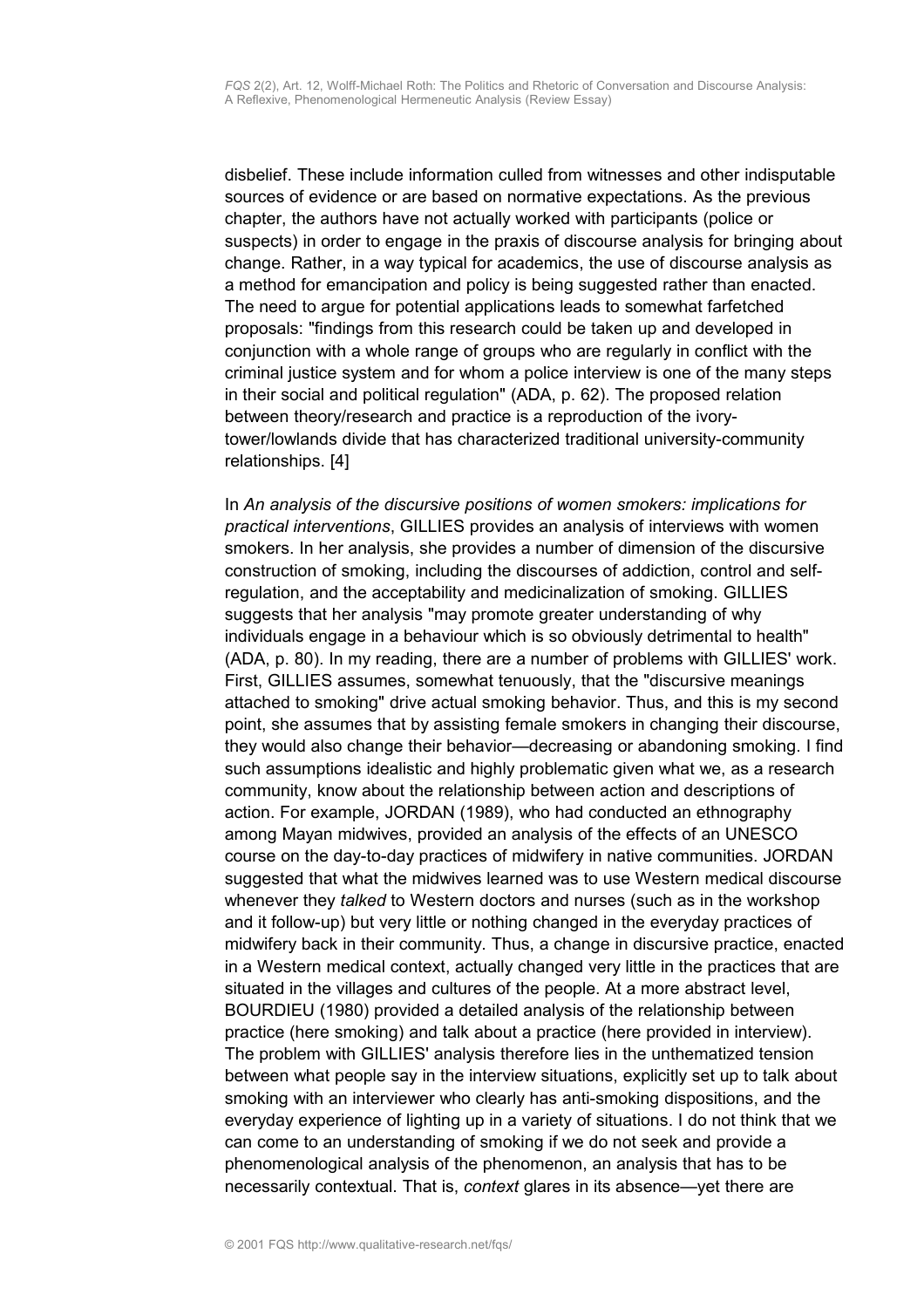almost daily media reports indicating that the real problem of "drug addicts" is the context into which they return rather than getting off the drug. [5]

To produce the chapter entitled *Deconstructing and reconstructing: producing a reading on "human reproductive technologies"*, PUJOL had set up group interviews, which he constructs as a "form of interaction close to everyday conversation" that minimizes the interviewer role. (Of course, bringing people together in order to talk about reproductive technologies already sets up a special kind of context, one in which participants are expected and orient themselves to doing "human reproductive technology" talk.) Assuming that heterogeneous groups lead to stereotyped answers, PUJOL organized the participants according to the amount of information about (limited, some), experience with (in successful/unsuccessful treatment, as donor or through donor contact, as medical professional), or position toward the topic (religious, feminist) that they had prior to the interviews. Although the author explicitly acknowledges that interpretation is not about uncovering something that is behind a text but about constructing it through the interaction between reader and text (see the background sidebar, in which reader and text meet face to face), I do not find the reflexive moment that signals the author's own work as a construction. The definite statements that constitute his reading seem to stand in contrast to the multiple ways in which texts can be read that are implied in the reader-text interactions. (Of course, it may be my own monolingualism, "the monolingualism of the other" [DERRIDA, 1998], that ear of mine which is "the ear of the other that signs" [DERRIDA, 1985].) Furthermore, the author produced a traditional narrative, embedding participant quotes into the dominant text that constructs its object, "reproductive technologies." Contrary to other contributors, PUJOL does not even attempt to show how discourse analysis could potentially be used as a tool in his context, used by his participants, to grabble with the salient issues and thereby, hopefully, begin to empower and emancipate themselves. [6]

WILLIG draws on interview transcripts with 16 heterosexual men and women to construct her chapter entitled *Discourse analysis and sex education*, in which she presents an analysis of sexual risk taking in terms of marital discourse, discourse of trust and sexual activity. These interviews had been data sources for a series of articles, of which the present chapter is an extension. While this chapter is interesting in its own right, as a statement about how interviews about sexual activity can be read, I find WILLIG's chapter falling short in two related dimensions: potential applications and the relation of discourse and practice. As other authors in *Applied Discourse Analysis* and *Critical Textwork*, she presupposes that discursive constructions (made in interview settings) have implications for sexual practice, by allowing subjects to position themselves in different ways. She argues that because discourse constructs its object, subjects can change what they currently do sexually. The problematic issue, perhaps, arises from talking discourse as the domain of the individual rather than being something that is enacted collectively. Of course, analyzing interviews independent from the context that they provide, including the interviewer and her active participation in making this a "talk about sexual activity," necessarily abstracts what is being said. In this way, discourse and discursive constructions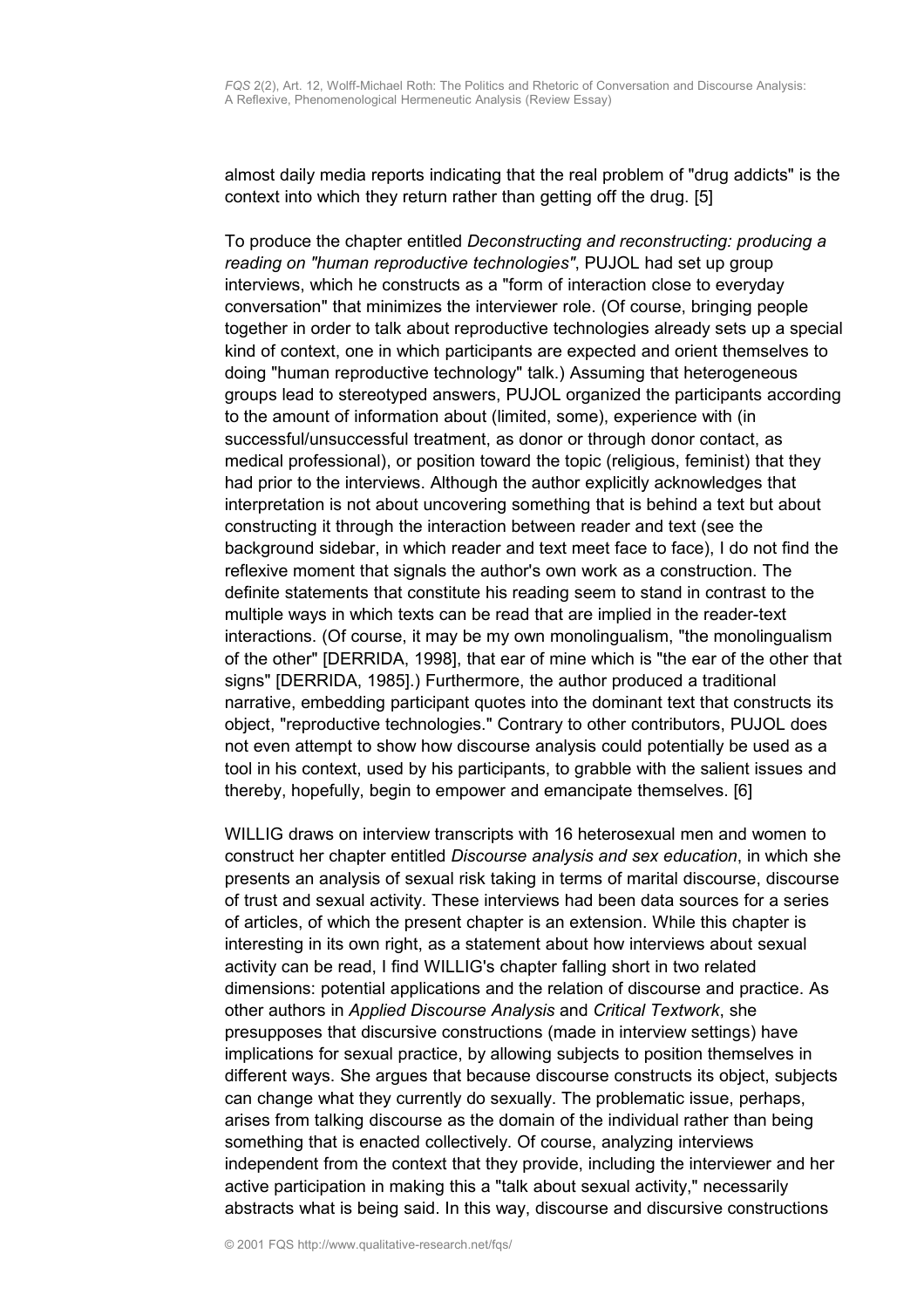are reattributed—in classical psychological manner—to the individual rather than to individual-in-setting, as a critical, Marxist psychologist would attempt to do (e.g., HOLZKAMP, 1984). Although WILLIG is critical of her own recommendations, such as educators' use of power to reshape individual subjectivity (by changing discourses), she makes these recommendations nevertheless. Rather than allowing everyday folk to appropriate and shape discourse analysis for their own intentions, whatever the outcome, WILLIG has very specific intentions that she wants others to appropriate in unattenuated ways. [7]

In the sixth study, *Tablet talk and depot discourse: discourse analysis and psychiatric medication*, HARPER draws on interviews with 9 users of psychiatric services and 12 psychiatric services professionals to provide a rather brief analysis of the rhetorical strategies accounting for apparent drug failure. HARPER suggests that talk about drug treatment failure shares a number of rhetorical features and effects, which need to be challenged in a variety of contexts. He then constructs potential implications for a variety of interest groups, including users of and workers in mental health services, people associated with users, health professionals, academic researchers, and political activists. The model is one of transfer of knowledge and skill from those who know, here practitioners of discourse analysis, to those who do not know, that is, the members of interest groups. Rather than being an example of applied discourse analysis, this chapter provides us with an academic reading of interview material, specifically set up to produce drug treatment talk, and then suggests that others should model themselves and their work on the (deconstructive) methods and their results presented. [8]

In her concluding chapter, WILLIG writes about the opportunities and limitations of applied discourse analysis. From my perspective, having done discourse analysis as a practicing high school teacher (e.g., ROTH & LUCAS, 1997), *Applied Discourse Analysis* provides an interesting collection of analysis. What it does not provide are examples of *applied* discourse analysis. WILLIG acknowledges these shortcomings but nevertheless does not question the approach chosen with this book—she suggests that doing discourse analysis constitutes a challenge to the status quo, and therefore already constitutes a form of political action. I tend to disagree because WILLIG does not acknowledge the difference HABERMAS (1971) articulated between practical interests, and emancipatory interests. Rather, I hold it with HABERMAS or MARX and ENGELS (1970) that the problem with the philosophers was in understanding the world (deconstructing it in the sense of "Abbau," taking it apart) rather than in changing it. Only change through emancipatory action embodies human agency as determined and determining, thereby forming a basis for theorizing praxis. WILLIG and her co-contributors have formulated a practice, discourse analysis, at a theoretical level and now promote its transfer to contexts other than the academe. In my view, we need to theorize "application" the other way around (e.g., ROTH, LAWLESS, & TOBIN, 2000). We need to begin in the midst of everyday life affairs, such as teaching, and then see how we can work out with others, resident practitioners, ways of critical analysis. In this, our work may well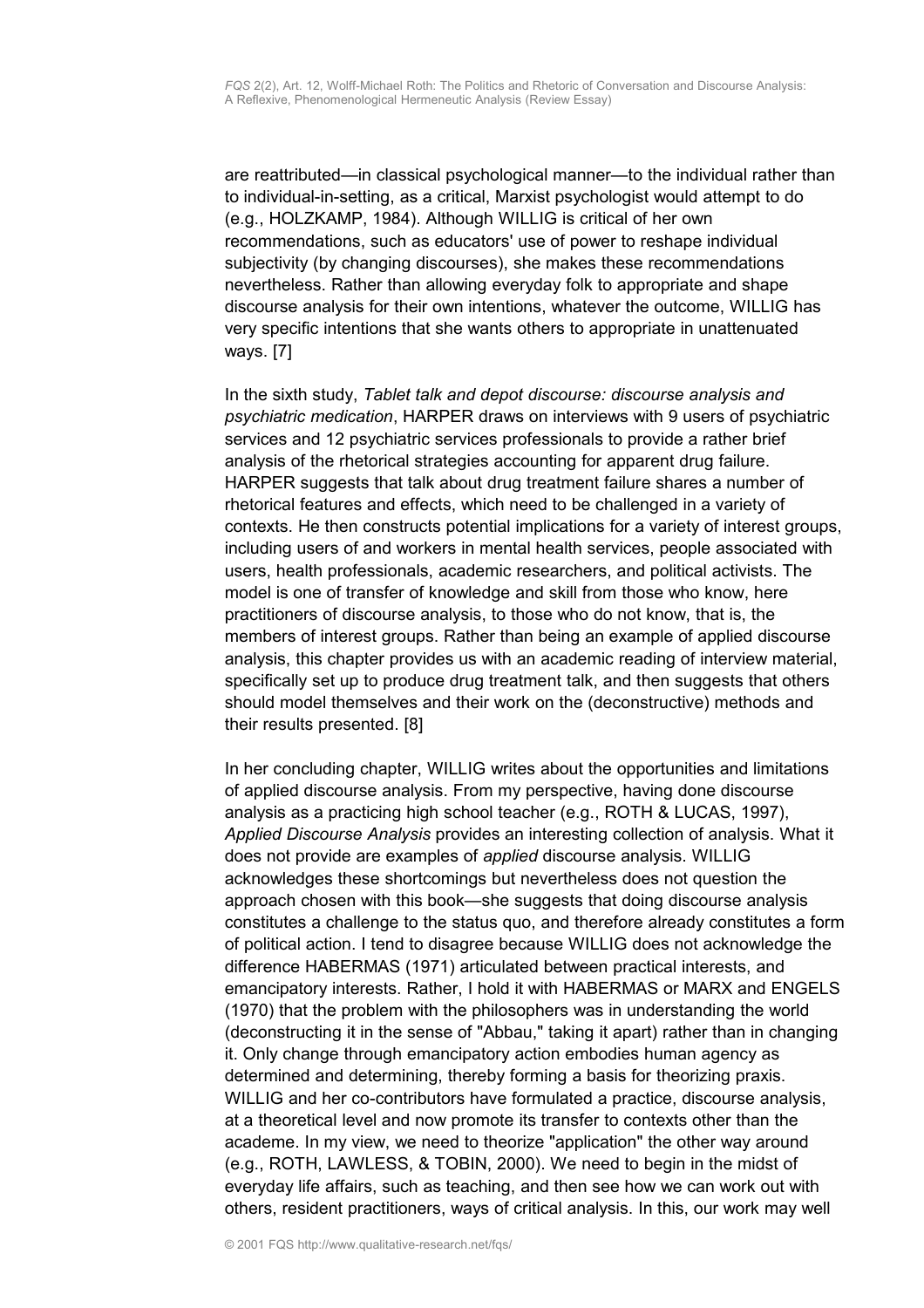be informed by discourse analyses conducted in and for academic settings. However, we theorize these activities out of the praxis in which we are involved; theory then emerges as a talk about praxis, or, as I prefer to call it, praxeology. [9]

#### **2.**

One complaint I have concerns the lack of reflexivity. (See how the sidebar juxtaposes reader and text [*Applied Discourse Analysis*] thereby making a statement about their relation and introducing the reader, now turned writer, into his own text.) One might assume an author collective, writing about the discursive construction of the world, ought to use one or more techniques to relativize their own discourse. This is particularly astonishing given that there are examples from different domains, including *The Reflexive Thesis* (ASHMORE, 1989), *Knowledge and Reflexivity: New Frontiers in the Sociology of Knowledge*, or my own *Lifeworlds and the 'w/ri(gh)ting' of classroom research* (ROTH & McROBBIE, 1999). Readers who want to experience a reflexive argument immediately, may want to go to the penultimate version of the article *[Four dialogues and](http://www.educ.uvic.ca/faculty/mroth/teaching/591EDB/Dialogue.pdf) [metalogues about the nature of science](http://www.educ.uvic.ca/faculty/mroth/teaching/591EDB/Dialogue.pdf)* (ROTH, McROBBIE, & LUCAS, 1998). Such a reflexive stance appears to me rather important given the amount of constructive work (see ASHMORE & REED, 2000) that goes into the setting up and recording of interviews, transcribing and therefore translating lived conversations, and analyzing written transcripts. Furthermore, by writing themselves out of their narratives, the authors produce texts that I read as claims to truth rather than as evidence for the constructed nature of texts. [10]

Another complaint I have concerns the distance between theory and practice, discourse analysis as enacted by academics rather than by practitioners operating in their everyday settings. As the adjective *applied* in its title indicates, this book has the noble goal of moving discourse analysis from the citadel to the city—from a life as but another academic practice to a resource in the fight for social justice. Thus, the cover statement reads, "this book seeks to identify ways in which discourse analytic research can inform recommendations for social and psychological practice." Particularly, the editor Carla WILLIG suggests that the volume goes beyond traditional uses of discourse analysis by "formulating concrete proposals for social intervention" (WILLIG, ADA, p. 9). Accordingly, discourse analysis as social and political practice may take any one of three forms: social critique, empowerment, or guide to reform. Despite these laudable intentions, none of the authors really moves into the thickets of social or political action. The concrete proposals, if they are present at all, remain but proposals. I see very little difference in proposing other research and analysis tools. As long as the authors have not shown how discourse analysis is actually used in daily practice to make a difference, the authors should not claim that they do applied discourse analysis. There are examples how discourse analysis has been used by stakeholder groups in inner-city schools to analyze their situation and, by actively changing the context of their context, make a difference to the way they learn and teach (e.g., ROTH, LAWLESS, & TOBIN, 2000). Discourse analysis can also be used by high school students to become active agents in their learning and in the construction of their learning environments (e.g., DÉSAUTELS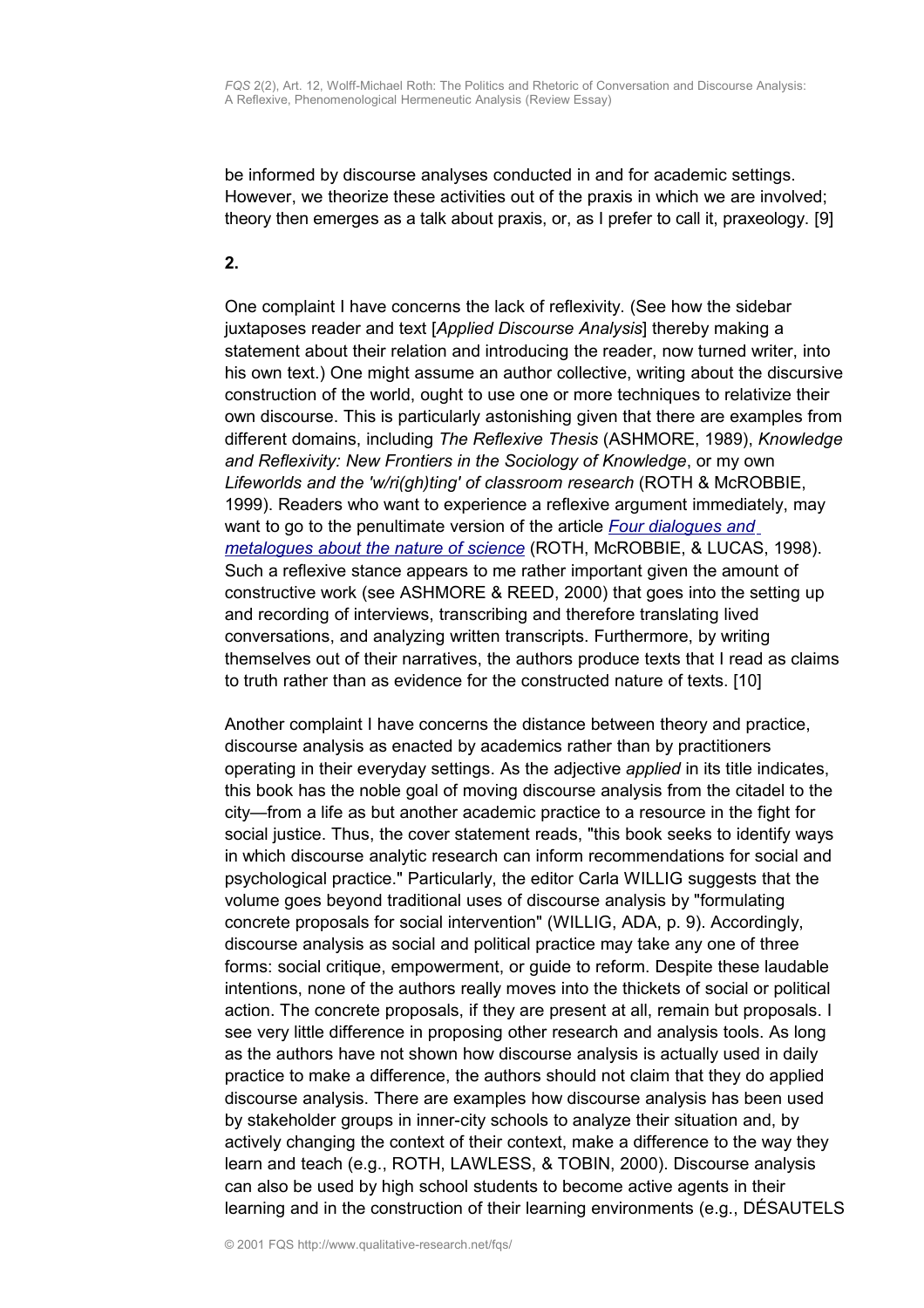& ROTH, 1999; ROTH & ALEXANDER, 1997). However, the contributors to *Applied Discourse Analysis* do not show how the different human agents in their studies use discourse analysis in their concrete situation to make a difference. As we know from a number of studies in the social studies of science, skilled practice does not easily transfer from one situation to another even if practitioners are already skilled in a number of adjacent practices (e.g., JORDAN & LYNCH, 1998). Furthermore, when a practice actually gets "out into the wild," it may change in unforeseen ways so that new forms of practices develop—when science met AIDS activists, entirely new protocols for testing drugs evolved that were previously deemed to be unscientific (e.g., EPSTEIN, 1995). That is, "application" is a problem much more prickly than the authors appear to acknowledge or assume. To make this point even more strident: the skills associated with making a particular dish are not transferred from a three-star Michelin restaurant to some novice's kitchen just because a chef writes a book about it. Whether or not the recipe is feasible and leads to something edible has to be shown through examples of practical cooking in the lowly environs of a home kitchen. [11]

<span id="page-28-0"></span>Although I do not consider that the editor and authors of this volume have brought discourse analysis to the struggle of the people, who use it as a form of emancipation in the way we had done with teachers and students in inner-city classrooms, I much prefer this volume over *Critical Textwork*. Following the tradition of discourse analysis, the authors provide examples that I would encourage the graduate students in my seminars and classes to read. Therefore I will use this book as a reference in my upcoming Interpretive Inquiry II seminar. [12]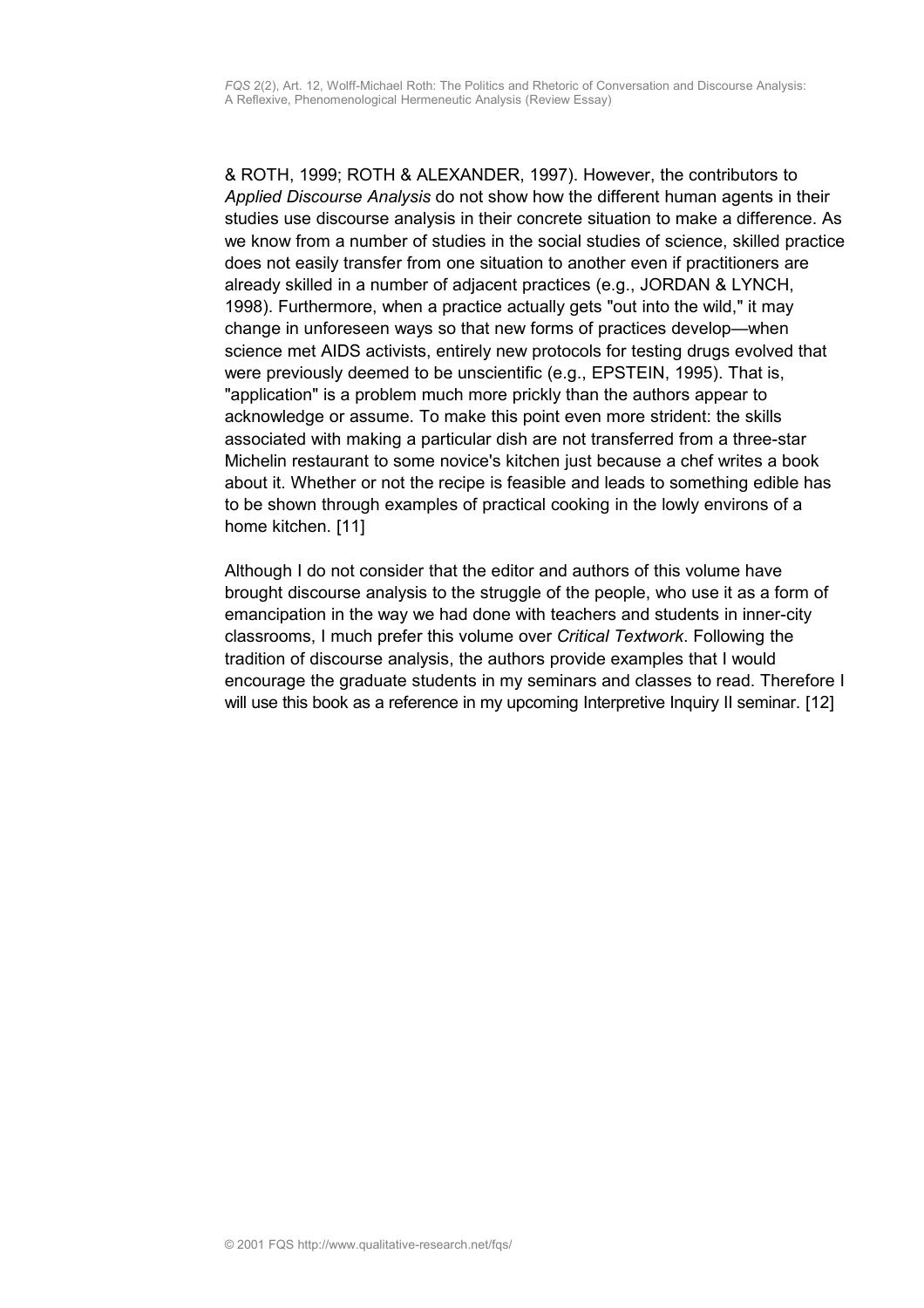## <span id="page-29-0"></span>**Supplement III: Paul ten Have (1999). Doing Conversation Analysis**

#### **1.**

From its beginnings with Harvey SACKS' (in)famous lectures in the late 1960s (posthumously published as SACKS, 1992a, 1992b), conversation analysis (CA) has developed into a mature discipline, one of the major methods of analyzing day-to-day verbal interactions, used in a variety of disciplines such as communications, education, anthropology, and sociology. [1]

I have come to know conversation analysis through my interests in ethnomethodology, and the close association of Harold GARFINKEL and Harvey SACKS, particularly through their *On formal structures of practical action* (GARFINKEL & SACKS, 1986). I became particularly fond of conversation analysis as a way of understanding the everyday world surrounding me, particularly how the social structures that others use to explain human conduct are actually instantiated in situated (inter)action. I had particularly enjoyed Chuck GOODWIN's (e.g., 1996) analyses in which he shows how color classifications or seeing become enacted in a collective way. Other enjoyable, book-length pieces showed how organization was talked into being (BODEN, 1994) or how fact, truth, and memory during the Oliver North Iran Contra trials were collectively achieved (LYNCH & BOGEN, 1996). Beyond these and other publications that used conversation analysis to articulate interaction order, I had not read any introductory texts or received any other formal instruction. [2]

I consequently looked forward to reading this introduction to conversation analysis. Throughout my reading, I thoroughly enjoyed the book, thinking both in terms of improving my own work and in terms of the students in my qualitative inquiry courses and advanced doctoral seminars, who would thoroughly appreciate this volume. [3]

#### **2.**

*Doing Conversation Analysis* contains 10 chapters divided into four parts: considering conversation analysis, producing data, analyzing data, and sharing data, ideas, and findings. In the first three chapters, Paul ten HAVE makes a fundamental argument for the use of CA by introducing practical exemplification of CA, a brief history of CA, a review of three classical CA studies, and basic methodological features of CA. In the second tier of chapters, Paul ten HAVE introduces readers to some general aspects of the research design of CA studies. These include sampling issues, naturalness and the question of additional data. A description of the nitty-gritty stuff in transcribing talk-ininteraction is the topic of Chapter 5. Here, the author addresses deals with the core of CA work, the careful, repeated listening to (and sometimes viewing of) recorded interaction in order to make detailed transcriptions of it, which subsequently serve as "data" for analysis. In the chapters of the third section, Paul ten HAVE focuses on the basic task of doing conversation analysis. Using concrete examples, he outlines some basic analytic strategies, elaboration of an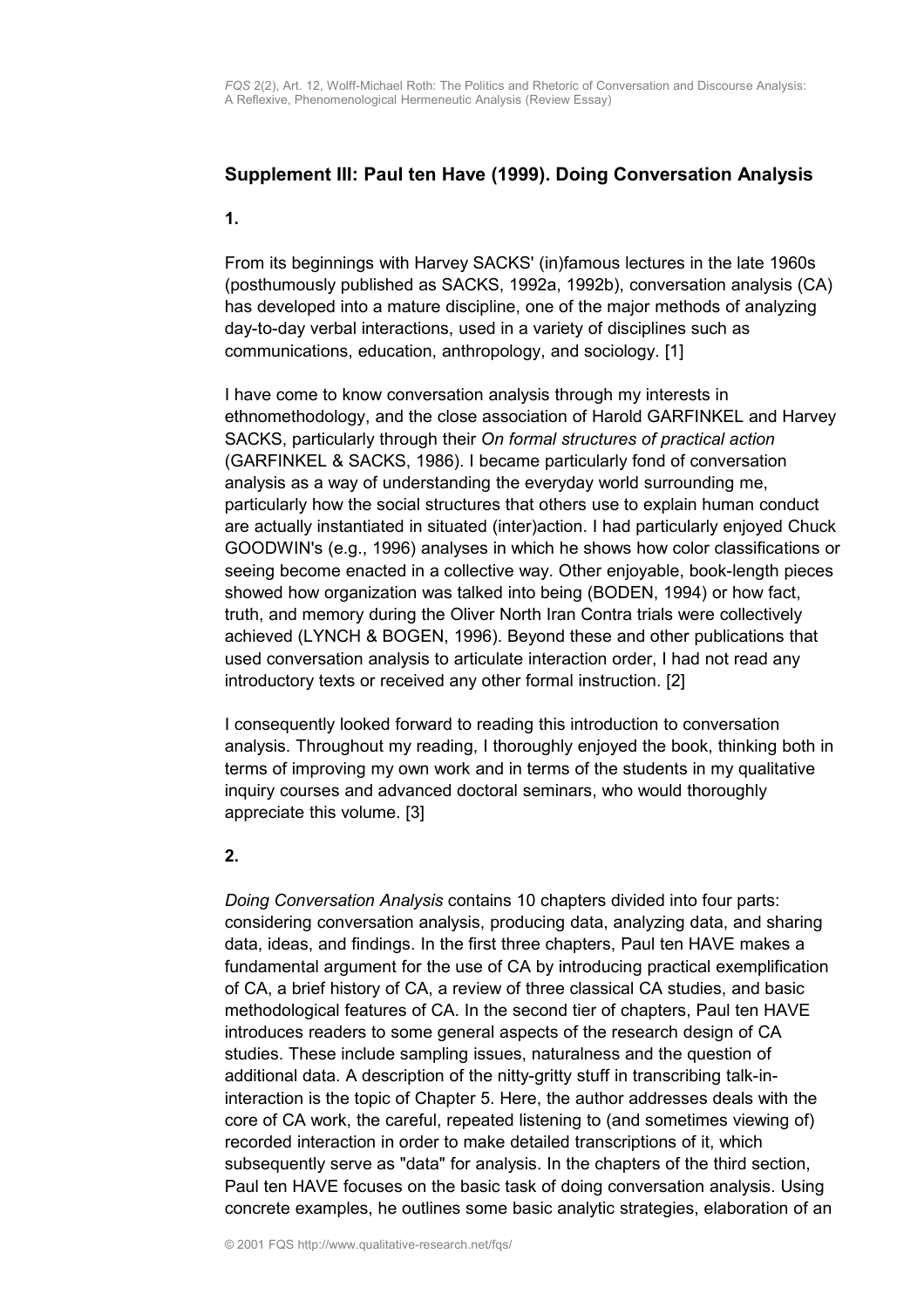analysis when multiple data excerpts require integrative work. The first three sections of the book more or less deal with issues of "pure CA," a form of analysis typical for linguistics departments. In the final section, Paul ten HAVE then turns to the issue of applied conversation analysis, which involves the CAlike practices in disciplines such as sociology, anthropology, psychology, or sociolinguistics. He sketches some of the problems and possibilities of applied CA but does not provide extensive instructions, as doing so would expand the scope of his book project. In the final chapter, Paul ten HAVE presents a variety of formats that can be used to make CA public and the techniques that readers may find useful in settings such as oral presentations, papers, and books. [4]

#### **3.**

In working through the issues of CA work, Paul ten HAVE provides the newcomer with descriptions of a number of the basic and fundamental issues in qualitative research, the "what to do" that is often omitted in other textbooks used during the teaching of qualitative research (e.g., GUBA & LINCOLN, 1989). How to record, how to get consent, and how to gain access to a variety of existing data are but some of the topics the author broaches. [5]

Each chapter contains a suggested activity ("Exercise") and recommended readings. Both features allow newcomers to focus their engagement with the topic, and get them started on relevant activities. I thought that the type of activity I personally engaged in would further enhance learning opportunities. As I already have large data sets, consisting of videotapes from science classrooms, professional scientific laboratories, and a variety of other settings, I was interested in immediately beginning to analyze some transcript. In particular, reading the book and fiddling around with my most recent data set, which is still under construction, I began to elaborate an analysis for an upcoming conference paper, *Understanding laboratory communication*. (Initial notes for this analysis, analyzed in DA-type fashion, can be found by [clicking here.](#page-33-0)) [6]

Throughout the book, the author provides "demonstrations," that is, examples of *doing* conversation analysis rather than *talking* about doing conversation analysis. "Demonstrations," in ethnomethodological sense, require the reader to engage in the very activity that an article has as its topic. That is, "demonstrations" are reflexive allowing readers to experience doing as they are reading a description of their doing. My most favorite examples of this pedagogical approach were provided by BJELIC (1992) and BJELIC and LYNCH (1992), who involved readers in authenticating GOETHE's morphological theorem and his theories of prismatic colors, respectively. The "demonstrations" in *Doing Conversation Analysis* are of similar nature—though less elaborated and therefore easier to appropriate. These demonstrations are exemplary materials that allow students to reproduce the readings by comparing the transcriptions provided with the analysis. [7]

I also was pleased to read that transcribing involved a lot of ad-hoc reasoning and that Gail JEFFERSON herself took years to refine her transcription practices.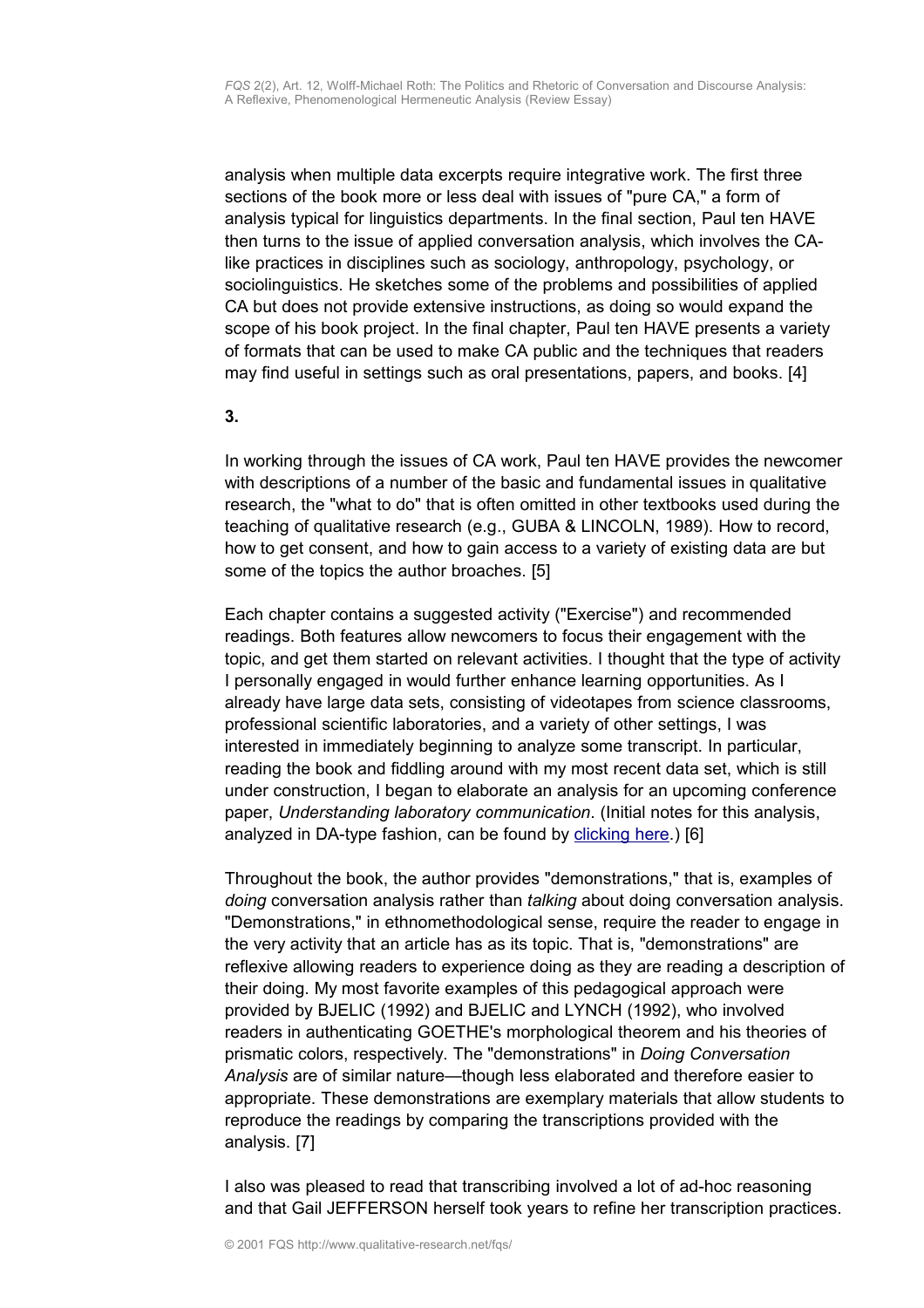Further, Paul ten HAVE points out that there may be differences in hearing the recorded sounds/ voices leading to differences in the transcriptions and possibly the analysis. As I read the chapter on transcribing, I experienced flashbacks to my early attempts in transcribing for a CA-type analysis and in measuring pauses, hearing overlaps, etc. In these early phases of my work, transcribing in ways so that I could reproduce timing, overlap, hearings, etc. was a real challenge. These challenges associated with translation from recording to written text are not hidden away, as in the two books on discourse analysis reviewed here, but explicitly addressed. [8]

## **4.**

There are a number of things that I thought could have been done "better," more to my liking that is. I do not appreciate all to much when authors ventriloquize ([excessively] quote), making others speak through their pen. I always ask my graduate students to find and speak with their own voice. In my reading, Paul ten HAVE makes excessive use of quotations, which deterred me from fully appreciating his attempts in bringing CA closer to me, a member of his audience. [9]

My second point of contention is TEN HAVE's position with respect to the type of recordings. I do agree that audiotapes are a sufficient and appropriate technology when the situated nature of communication is of decreased importance, such as for telephone conversations (e.g., the classic work on 911 calls, or more recent work on the interactive construction of survey responses [MAYNARD & SCHAEFFER, 2000].) On the other hand, talk in science laboratories, whether in high school or professional settings, involve a lot of gesturing and things that "go without saying." My own analyses show that salient aspects of the setting and gestures are crucial aspects of science communication (e.g., ROTH & LAWLESS, in press). Audiotaped recordings alone just won't do the job. Thus, videotaping and doing appropriate ethnographic work appear to me paramount for understanding how social structure arises from communication-in-interaction. Readers will note that I move from "talk" to "communication," which goes beyond the hegemonic role of the word in CA scholarship. [10]

## **5.**

<span id="page-31-0"></span>In lieu of a conclusion, this is a book that I will strongly recommend to my graduate students, those who come to my Interpretive Inquiry I and II courses and those who do their degree work under my supervision. *Doing Conversation Analysis* is a very insightful and useful book that is in the process of becoming a key reference in my own work. [11]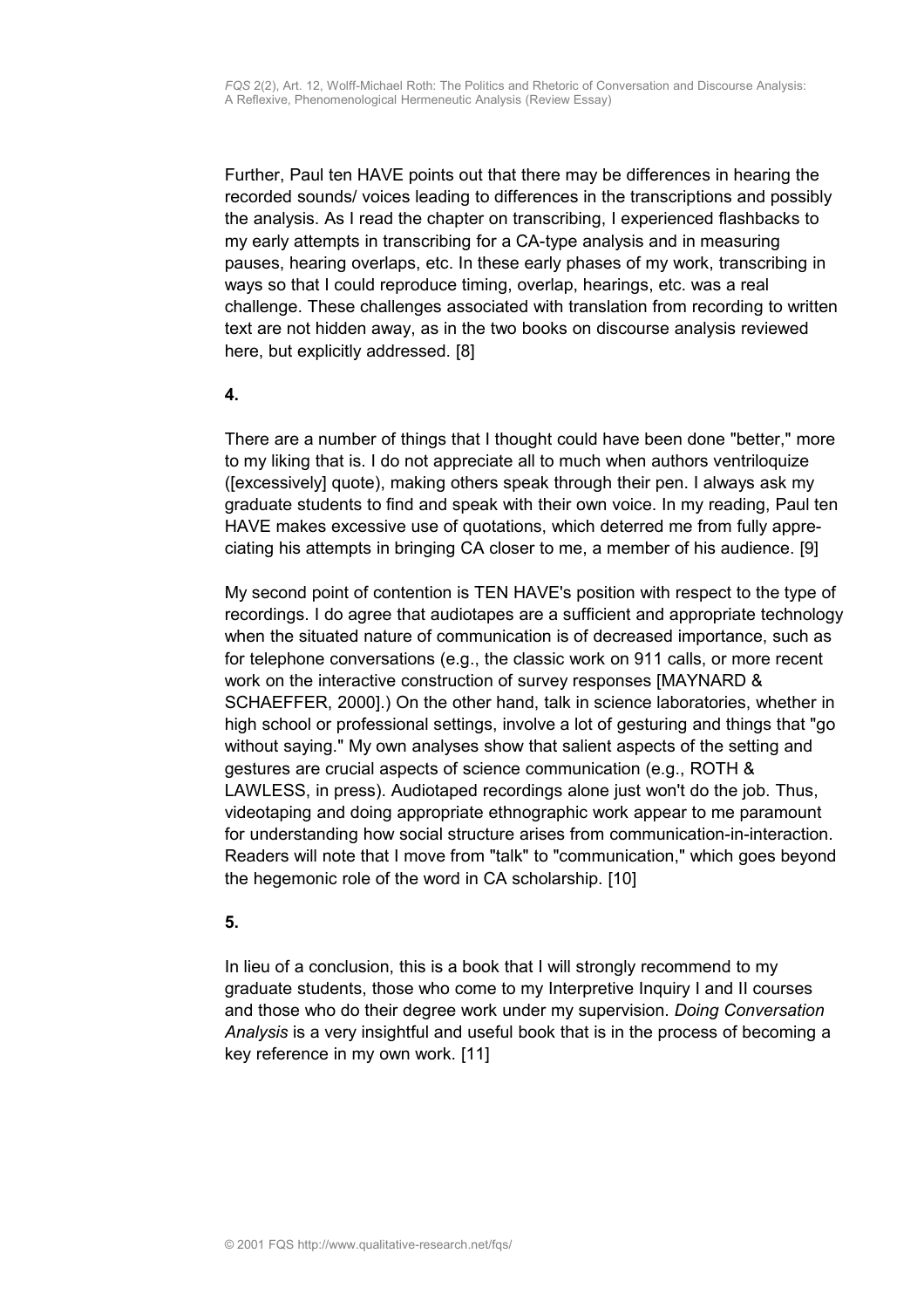### <span id="page-32-0"></span>**Supplement IV: Writing a Review Article as Contingent and Historically-Situated Activity**

Review articles as other scholarly work does not arise en bloque, an entity that emanates as a whole from the mind of a professor, but is a historically-contingent and situated activity. This review grew out of initial scribblings that I recorded in my notebook (Figure 1).

| March 10                                                                                              |      |
|-------------------------------------------------------------------------------------------------------|------|
| $L'$ <i><math>m_{13}</math></i> $b_{11} - FQS$                                                        |      |
| Review Papes - CA, DA                                                                                 |      |
| interchion as echicly<br>conversation as adinty<br>OVC.<br>e) talk-in-interaction<br>language, words, |      |
| $\star$ tak (they is) what (33)<br>Speaker S<br>Listene<br>Rules                                      |      |
| community roles<br>$(h_{pp})$ CA<br>- Culturel - historial<br>they out put                            |      |
| I local organization<br>- continuous negotiatability                                                  |      |
| (A, Dt ponchier for analyzing                                                                         |      |
| - cultural issues?<br>- among children when rules' have not yet been                                  |      |
|                                                                                                       |      |
| "Waprieted?<br>I molter-drill spectad<br>- questic (plunomunology)                                    |      |
| before dill we<br>- Conginational issues (developmental)<br>has car summer                            |      |
| need to include video (lab telk)<br>$\rightarrow$ lisking to                                          |      |
| Inderical, gesture w<br>Bourdin 1980(90)<br>communication as integral phenomenon                      | 1997 |
| talk, gesture, setting<br>Placermentales!<br>to my diaid 8.9)                                         |      |
| + during relations                                                                                    |      |

Figure 1: Initial notes constructed during the reading of *Doing Conversation Analysis*. There are indications that the notes were constructed during the early parts, as some of the numbers may refer to page numbers (e.g., "p.24"). [1]

After the fact, some of the notes can be linked to specific features of the review article. For example, the triangle that is iconic to ENGESTRÖM's (1999) presentation of activity theory also appears in the main part of this review. However, because other notes do not seem to be related to the final article, any claim about causal relationships between notes and final product remain tenuous. At best, we might want to claim that the notes set up a frame, a basic attitude, in which the article will ultimately be written. [2]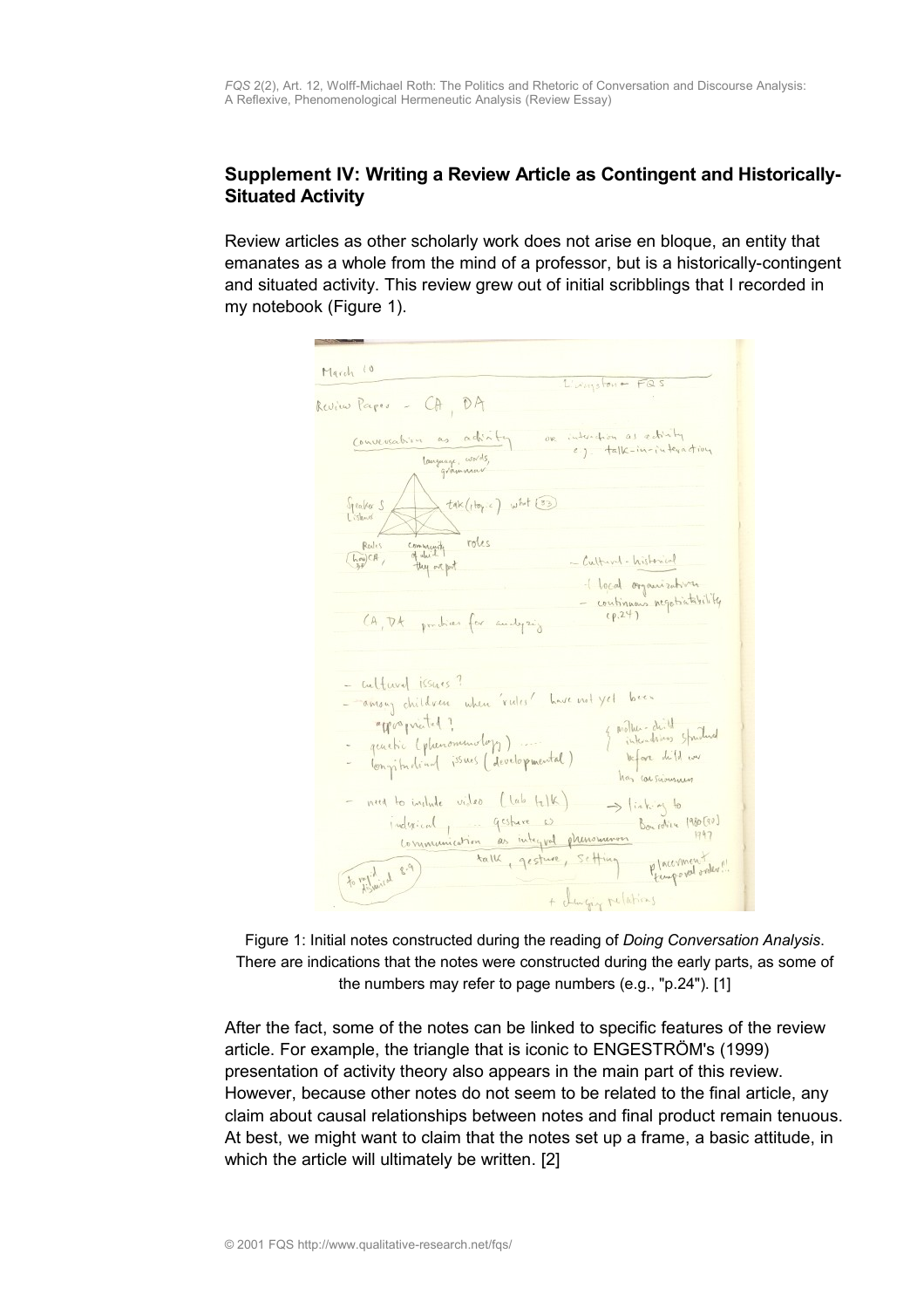# <span id="page-33-0"></span>**Supplement V: Research and Writing as Contingent Activity**

Reading for and writing a review article is a historically-situated and contingent activity, just as discourse analysis and conversation analysis. Furthermore, reading a book on CA or DA, for example, may encourage the reader to begin a trajectory of his/her own CA or DA trajectory. Although I had done work drawing on CA, reading *Doing Conversation Analysis* made CA salient to me at the time that I was beginning to think about a presentation for the conference *International Conference on Communication, Problem Solving, and Learning.* Although we will never know what my analysis would have looked like had I not agreed to do a review article, and therefore not read DCA, I would have done a different analysis. [1]



Figure 1: Initial notes for an analysis of laboratory talk, recorded on videotape, over and about graphs in a professional, university-based scientific laboratory. [2]

#### **Analysis**

A discourse analyst would begin by structuring the "text," which consists of words, spatially arranged rather than starting at the beginning of each line, and a drawing. The quotation marks around the two sentences on lines 2 ('What is there to be seen?') and line 3 ('Is this a case to be retained?') may indicate something that had been said. Following the graph, one may assume that there is a relation between text and graph, an intertextual relation. The questions may actually pertain to the graph, thereby revealing some of the fundamental questions that scientists are have to resolve—though they may not frame their activity in these same terms. The two lines are bracketed, followed by the statement "collectively achieved in interaction." These initial statements are followed by an arrow preceding some text "structure of this work by means of which ..." Here, the use of "this work" refers the sentence to something else,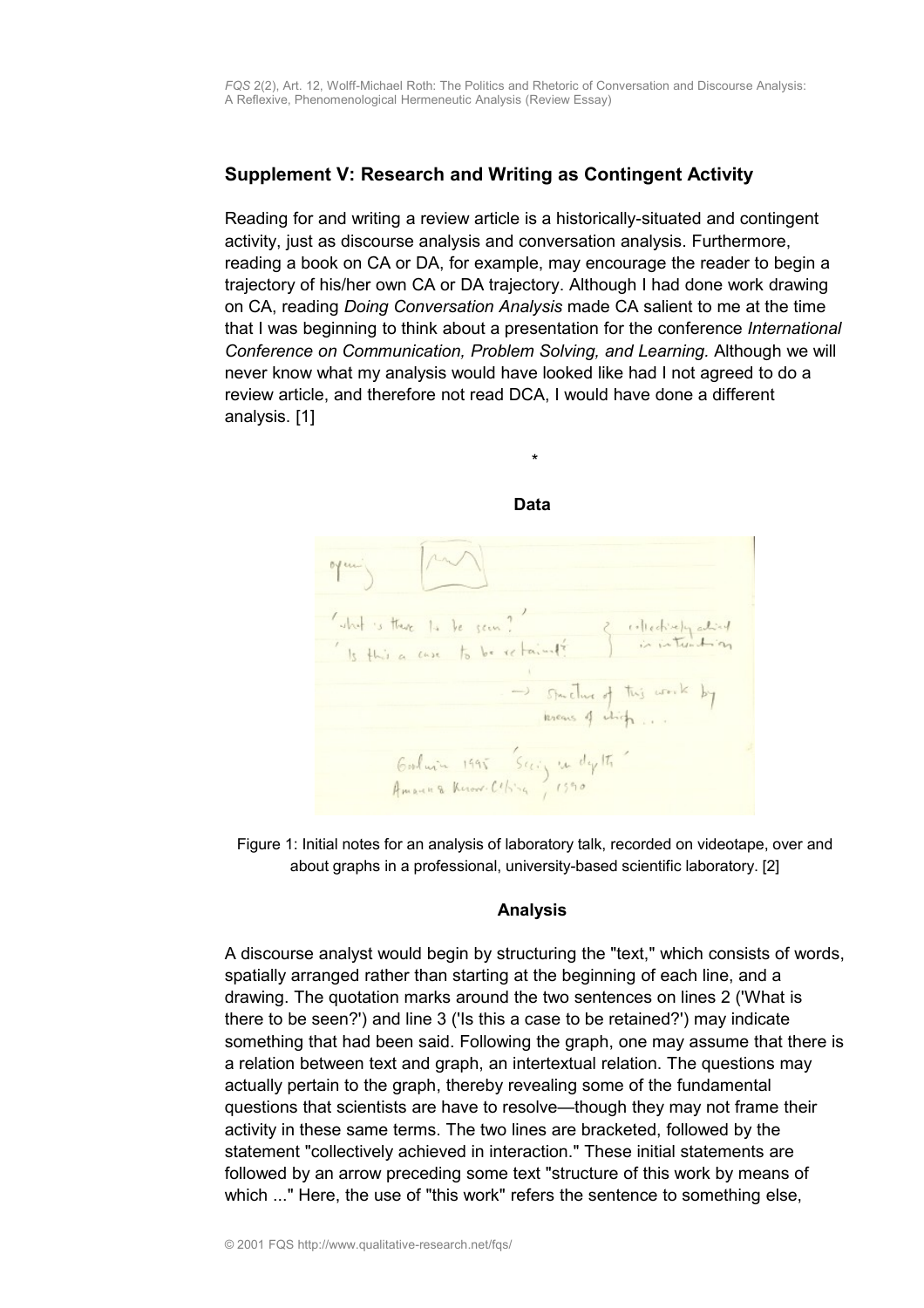making the use of the indexical "this" plausible. The one activity indicated earlier pertains to collective achievement, perhaps of the answers to the rhetorical questions posed earlier? Two references to ethnomethodological or CA-type studies (GOODWIN 1995 'Seeing in depth' and AMANN & KNORR-CETINA, 1990) complete the display. [3]

#### <span id="page-34-0"></span>**References**

Amann, Klaus, & Knorr-Cetina, Karin D. (1990). The fixation of (visual) evidence. In Michael Lynch & Steve Woolgar (Eds.), *Representation in scientific practice* (pp.85-121). Cambridge, MA: MIT Press.

Ashmore, Malcolm (1989). *The reflexive thesis: Wrighting sociology of scientific knowledge*. Chicago: University of Chicago Press.

Ashmore, Malcolm & Reed, Darren (2000, December). Innocence and Nostalgia in Conversation Analysis: The Dynamic Relations of Tape and Transcript [45 paragraphs]. *Forum Qualitative Sozialforschung / Forum: Qualitative Social Research* [Online Journal], *1*(3). Available at: <http://www.qualitative-research.net/fqs-texte/3-00/3-00ashmorereed-e.htm>[Date of access: April 17, 2001].

Bakhtin, M. (1981). *The dialogic imagination*. Austin: University of Texas.

Bjelíc, Dusan I. (1992). The praxiological validity of natural scientific practices as a criterion for identifying their unique social-object character: The case of the 'authentication' of Goethe's morphological theorem. *Qualitative Sociology, 15*, 221-245.

Bjelíc, Dusan & Lynch, Michael (1992). The work of a (scientific) demonstration: Respecifying Newton's and Goethe's theories of prismatic color. In Graham Watson & Robert M. Seiler (Eds.), *Text in context: Contributions to ethnomethodology* (pp. 52-78). Newbury Park, CA: Sage.

Boden, Deirdre (1994). *The business of talk: Organization in action*. Cambridge: Polity Press.

Bourdieu, Pierre (1980). *Le sens pratique*. Paris: Les Éditions de Minuit.

Bourdieu, Pierre (1992). The practice of reflexive sociology (The Paris workshop). In Pierre Bourdieu & Lois J. D. Wacquant, *An invitation to reflexive sociology* (pp.216-260). Chicago: The University of Chicago Press.

Bourdieu, Pierre (1997). *Méditations pascaliennes* [Pascalian meditations]. Paris: Seuil.

Derrida, Jacques (1988). *Limited inc*. Chicago: University of Chicago Press.

Derrida, Jacques (1995). *Archive fever: A Freudian impression*. Chicago: University of Chicago Press.

Derrida, Jacques (1998). *Monolingualism of the Other; or, The prosthesis of origin*. Stanford, CA: Stanford University Press.

Désautels, Jacques & Roth, Wolff-Michael (1999). Demystifying epistemology. *Cybernetics & Human Knowing, 6*, 33-45.

Eco, Umberto (1984). *Semiotics and the philosophy of language*. Bloomington: Indiana University Press.

Edwards, Derek & Potter, Jonathan (1992). *Discursive psychology*. London: Sage.

Engeström, Yrjö (1996). Interobjectivity, ideality, and dialectics. *Mind, Culture, and Activity, 3*, 259-265.

Engeström, Yrjö (1999). Activity theory and individual and social transformation. In Yrjö Engeström, Reijo Miettinen & Raija-Leena Punamäki (Eds.), *Perspectives on activity theory* (pp.19-38). Cambridge, England: Cambridge University Press.

Epstein, Stephen (1995). The construction of lay expertise: AIDS activism and the forging of credibility in the reform of clinical trials. *Science, Technology, & Human Values, 20*, 408-437.

Garfinkel, Harold & Sacks, Harvey (1986). On formal structures of practical action. In Harold Garfinkel (Ed.), *Ethnomethodological studies of work* (pp.160-193). London: Routledge & Kegan Paul.

Gilbert, G. Nigel, & Mulkay, Michael (1984). *Opening Pandora's box: A sociological analysis of scientists' discourse*. Cambridge: Cambridge University Press.

Goodwin, Charles (1995). *Seeing in depth. Social Studies of Science, 25*, 237-274.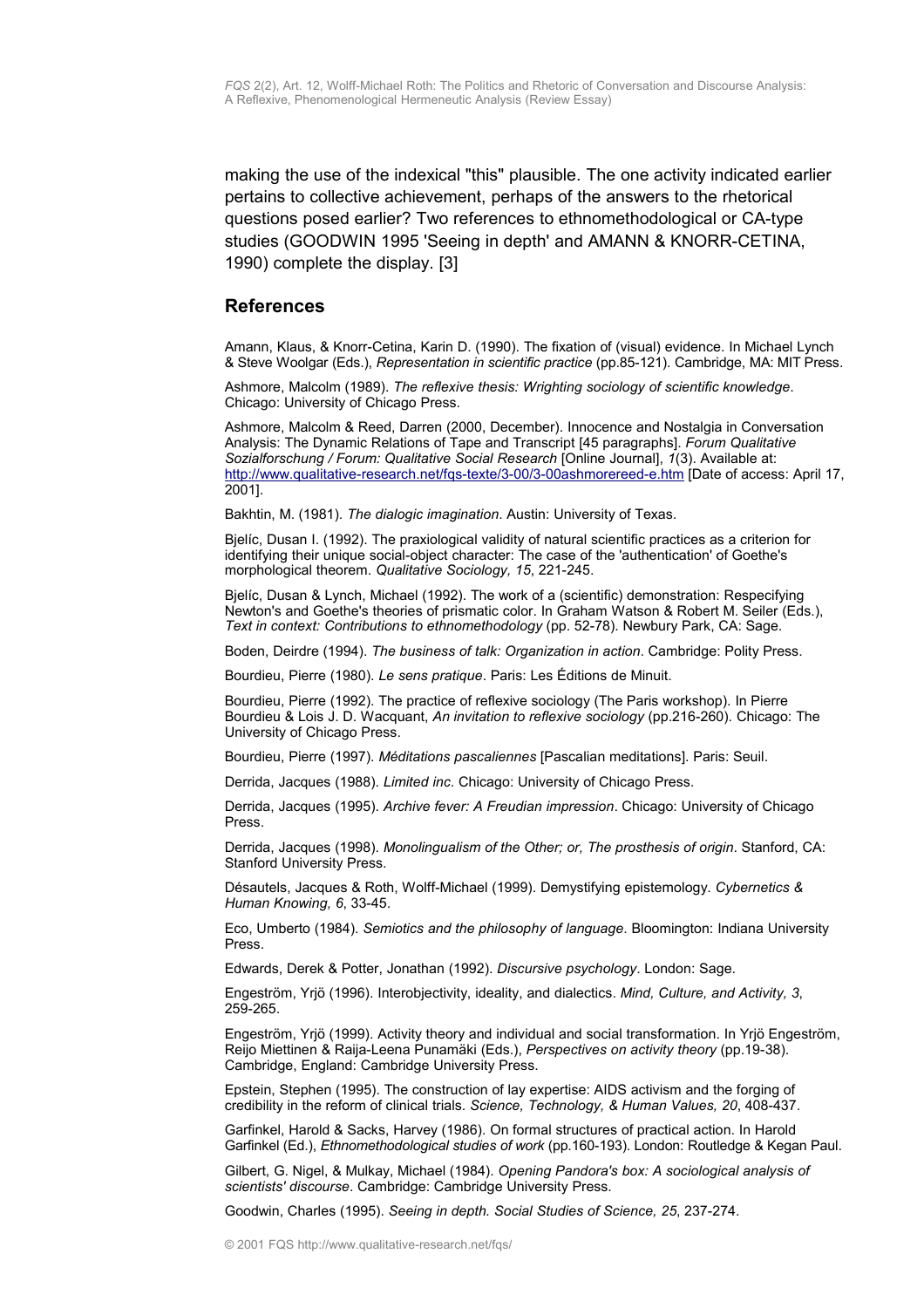Goodwin, Charles (1996). Practices of color classification. *Ninchi Kagaku* (Cognitive Studies: Bulletin of the Japanese Cognitive Science Society), *3*(2), 62-82.

Guba, Egon & Lincoln, Yvonna (1989). *Fourth generation evaluation*. Beverly Hills, CA: Sage.

Habermas, Jürgen (1971). *Knowledge and human interest* (J.J. Shapiro, Trans.). Boston: Beacon Press. (Original work published 1968)

Heidegger, Martin (1977). *Sein und Zeit*. Tübingen: Max Niemeyer.

Holzkamp, Klaus (1983). *Grundlegung der Psychologie*. Frankfurt/M.: Campus.

Holzkamp, Klaus (1984). Zum Verhältnis zwischen gesamtgesellschaftlichem Prozeß und individuellem Lebensprozeß. *Konsequent*, Diskussions-Sonderband 6, Streitbarer Materialismus, Berlin (West), 29-40.

Jordan, Brigitte (1989). Cosmopolitical obstetrics: Some insights from the training of traditional midwives. *Social Science in Medicine, 28*, 925-944.

Jordan, Katherine & Lynch, Michael (1998). The dissemination, standardization and routinization of a molecular biological technique. *Social Studies of Science, 28*, 773-800.

Lemke, Jay (1992). Intertextuality and educational research. *Linguistics and Education, 4*, 257-268.

Leont'ev, Alexei N. (1978). *Activity, consciousness and personality*. Englewood Cliffs, CA: Prentice Hall.

Livingston, Eric (1995). *An anthropology of reading*. Bloomington: Indiana University Press.

Lynch, Michael (1991). Method: measurement—ordinary and scientific measurement as ethnomethodological phenomena. In Graham Button (Ed.), *Ethnomethodology and the human sciences* (pp.77-108). Cambridge, England: Cambridge University Press.

Lynch, Michael & Bogen, David (1996). *The spectacle of history: Speech, text, and memory at the Iran-contra hearings*. Durham: Duke University Press.

Markard, Morus (1984). SUFKI—theoretische Grundlage und methodische Entwicklung. *Forum Kritische Psychologie, 14*, 56-81.

Marx, Karl & Engels, Frederic (1970). *The German ideology* (C. John Arthur, Ed.; W. Lough, C. Dutt, & Charles P. Magill, Trans.). New York: International. Available at: <http://www.marxists.org/archive/marx/works/1845/german-ideology/index.htm>

Maynard, Douglas W., & Schaeffer, Nora C. (2000). Toward a sociology of social scientific knowledge: Survey research and ethnomethodology's asymmetric alternates. *Social Studies of Science, 30*, 323-370.

Merleau-Ponty, M. (1945). *Phénoménologie de la perception*. Paris: Gallimard.

Müller, A.M. Klaus (1972). *Die präparierte Zeit: Der Mensch in der Krise seiner eigenen Zielsetzung*. Stuttgart: Radius.

Potter, Jonathan & Wetherell, Margaret (1987). *Discourse and social psychology: Beyond attitudes and behaviour*. London: Sage.

Ricoeur, Paul (1981). *Hermeneutics and the human sciences*. Cambridge: Cambridge University Press.

Ricoeur, Paul (1990). *Soi-même comme un autre*. Paris: Seuil.

Ricoeur, Paul (1991). *From text to action: Essays in hermeneutics, II*. Evanston, IL: Northwestern University Press.

Rorty, Richard (1979). *Philosophy and the mirror of nature*. Princeton, NJ: Princeton University Press.

Roth, Wolff-Michael (1993). Metaphors and conversational analysis as tools in reflection on teaching practice: Two perspectives on teacher-student interactions in open-inquiry science. *Science Education, 77*, 351-373.

Roth, Wolff-Michael & Alexander, Todd (1997). The interaction of students' scientific and religious discourses: Two case studies. *International Journal of Science Education, 19*, 125-146.

Roth, Wolfgang-M. & Bowen, G. Michael (2001). Professionals read graphs: A semiotic analysis. *Journal for Research in Mathematics Education, 32*, 159-194.

Roth, Wolff-Michael & Lawless, Daniel (in press). Signs, deixis, and the emergence of scientific explanations. *Semiotica*.